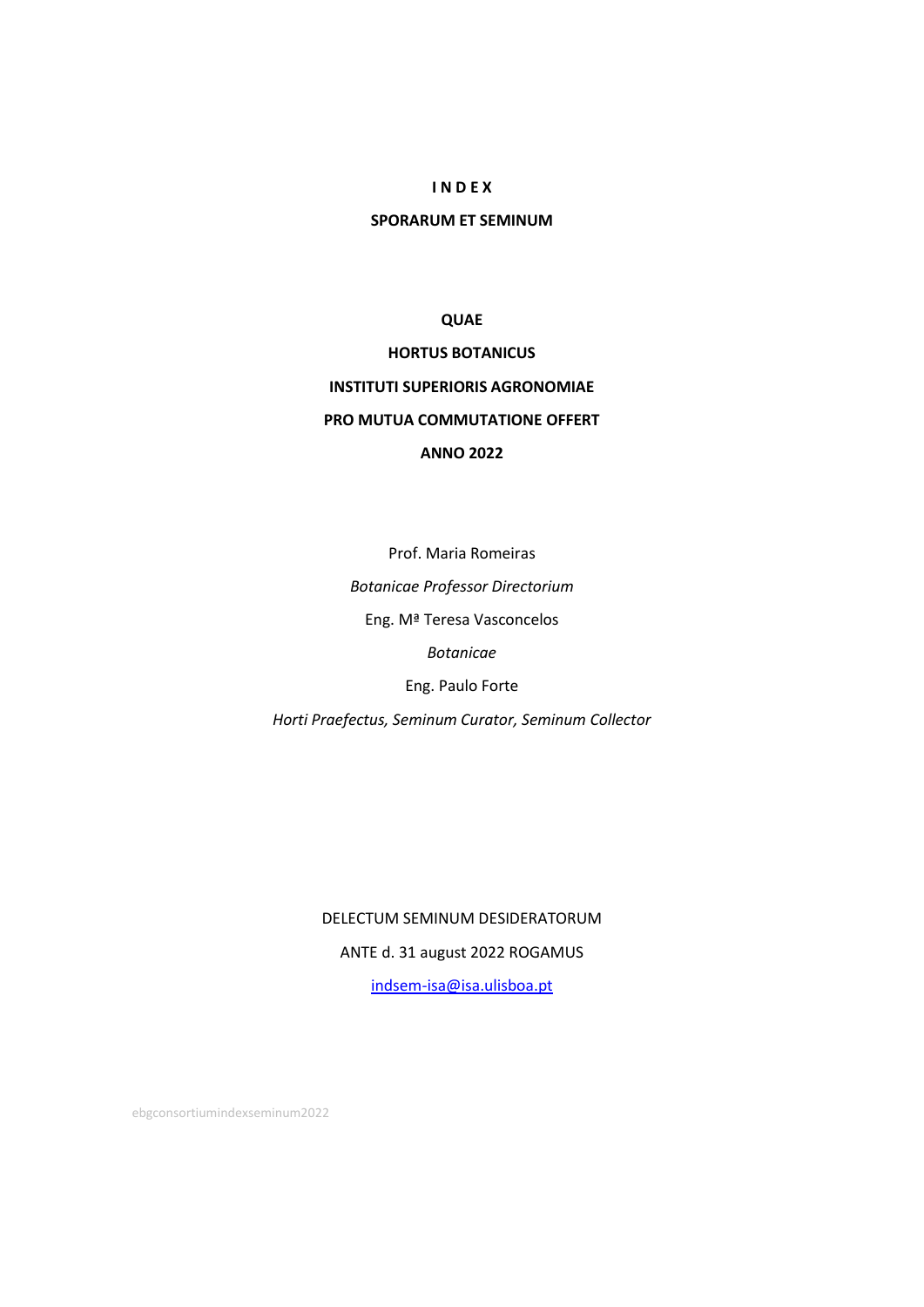# **Presentation**

The 'Tapada da Ajuda' **Botanical Park** was created in 1956, with plants of nearly every environment and with an enormous species diversity.

The Tapada, as a part of Instituto Superior de Agronomia, supports many classes of graduate and post-graduate degrees and it is an important place for investigation, conservation and for the promotion of educational activities.

A seed catalogue, "*Index Seminum* ", has been maintained since 1961 with two interruptions (1969-72) (1992-94) and the seeds have been exchanged with analogous institutions throughout the World.

# **Aims**:

Promotion of didactic and cultural activities related to the world of plants. Research and conservation of plant genetic resources *in situ* and *ex situ*, particularly the endangered, rare or/and vulnerable *taxa* in their original region.

# **The Collections**:

After the collection of seeds, the samples are cleaned and dried. Some species have been stored under -17°C in screw-capped glass with some silica gel inside for maintained its viability (long-term seed preservation). Mainly are placing in paper bag and placed in chambers at room temperature and some at 5ºC.

Latin name of *taxa* follow POWO (2022). "Plants of the World Online. Published on the Internet; http://www.plantsoftheworldonline.org/



*Afrocarpus mannii*, cultivated in PBTA, is listed as Vulnerable under criteria D2 in *The IUCN Red List of Threatened Species* 2011 **<http://www.isa.ulisboa.pt/pbta/colecao-botanica/afrocarpus-mannii>**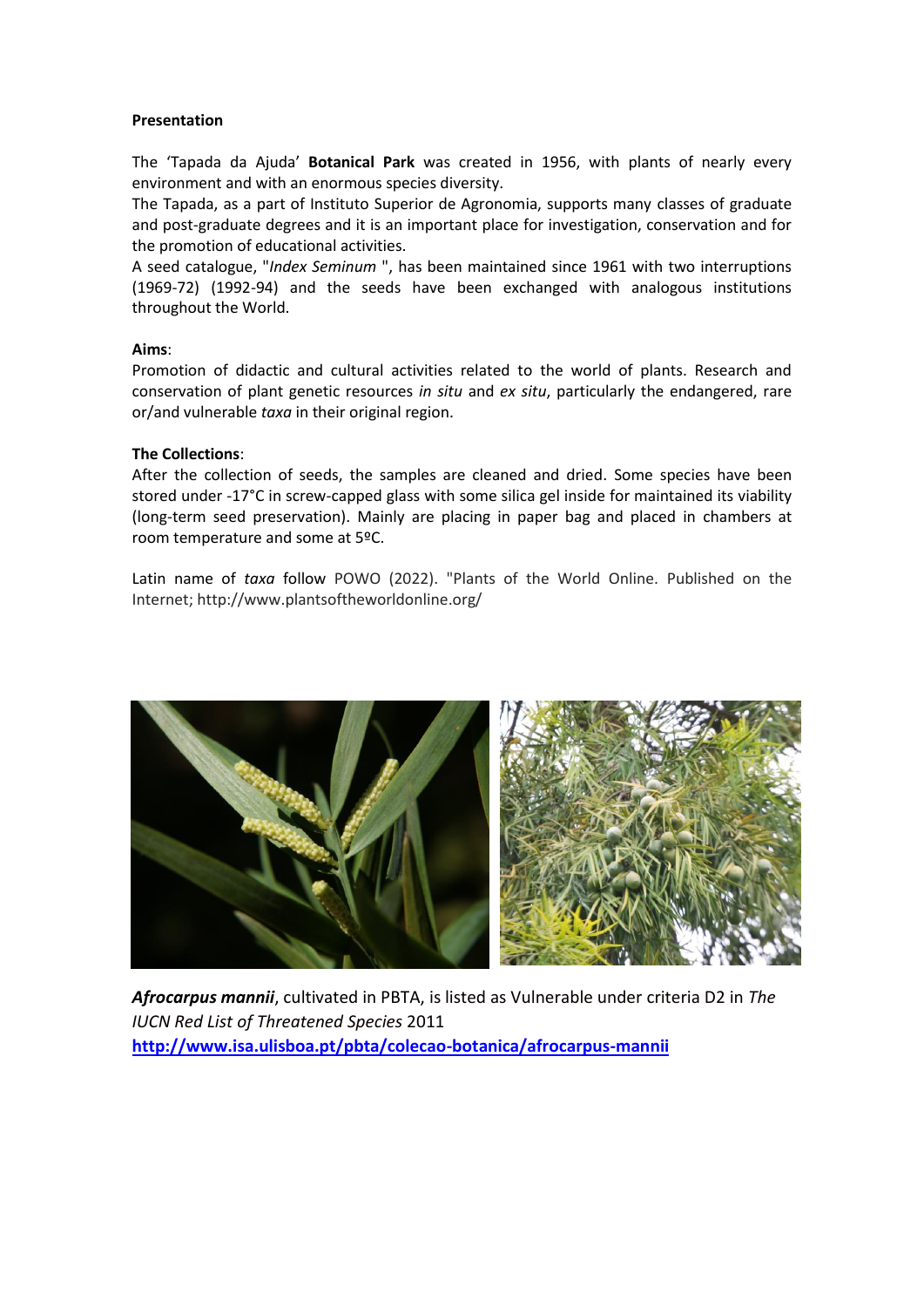# **PARQUE BOTÂNICO DA TAPADA DA AJUDA INSTITUTO SUPERIOR DE AGRONOMIA**

Tapada da Ajuda P-1349-017 LISBOA Portugal

**E-mail:** indsem-isa@isa.ulisboa.pt **Web:** https://www.isa.ulisboa.pt/pbta/apresentacao

**Telephone:** 351-213653168 **Fax:** 351-213635031 **Foundation:** 1956 **Area:** 80 ha **Location:** Alcântara

# **Geographical location:**

Latitude: 38˚42'N Longitude: 9˚10'W UTM: 29SMC8484 Altitude: 60 m

# **Climatic data: M**editerranean

Average temperature Annual: 16.6˚C Coldest month: 11.3˚C Hottest month: 22.1˚C Lowest of the coldest month: - 0.5˚C Highest of the hottest month: 41.2˚C Annual rainfall: 697.8mm

# **Technical and Scientific Staff:**

*Director*: Maria Romeiras *Curator*: Paulo Forte *Curator of the herbarium*: Pedro Arsénio *Seed collectors*: Teresa Vasconcelos Paulo Forte

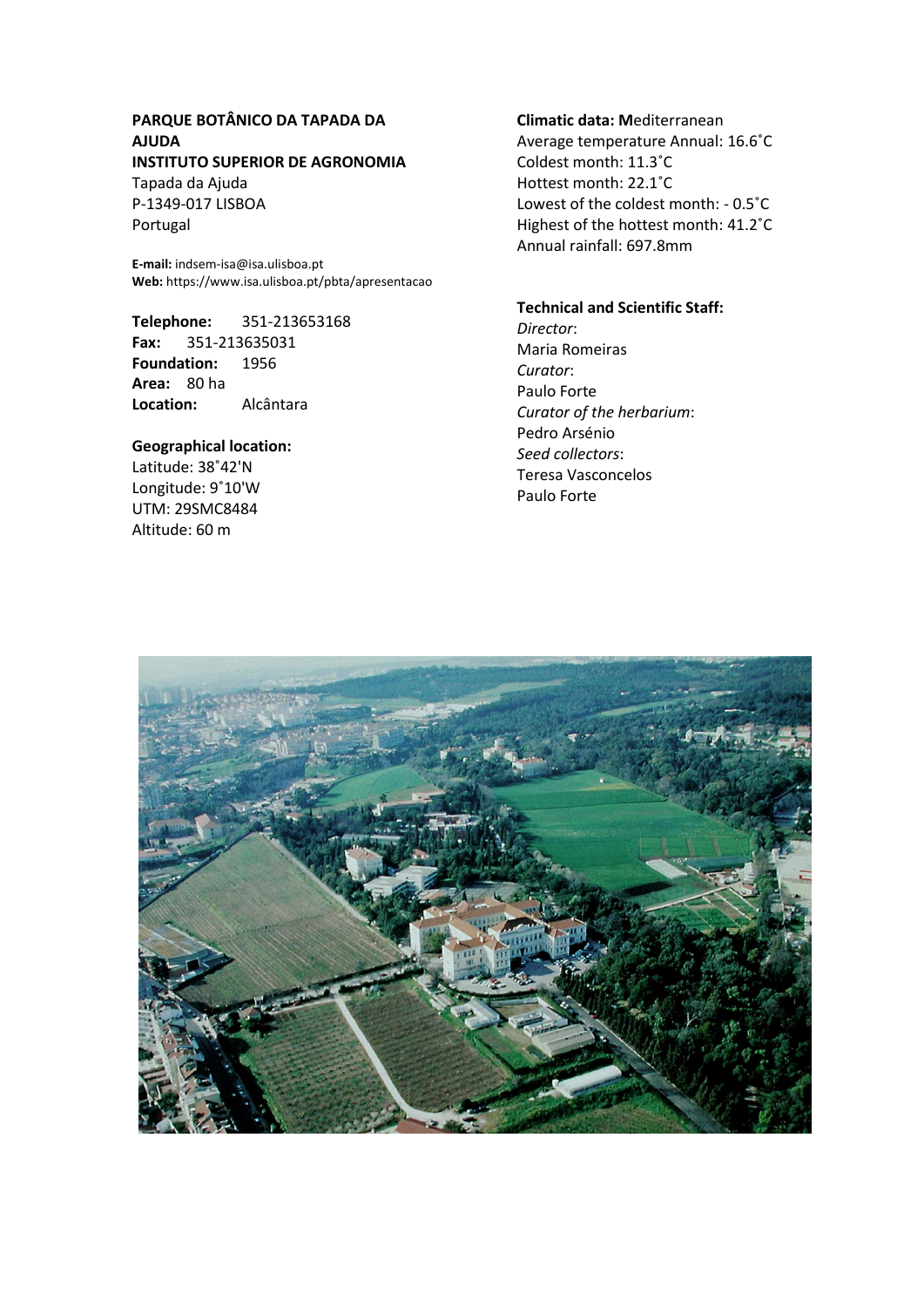### **Pinopsida**

### **Araucariaceae**

101. *Araucaria bidwillii* Hook. (XX-0-AJUDA-22.101)

### **Cupressaceae**

102. *Chamaecyparis formosensis* Matsum. (XX-0-AJUDA-22.102)

103. *Cupressus funebris* Endl. (XX-0-AJUDA-22.103)

104. *Cupressus goveniana* Gordon (XX-0-AJUDA-22.104)

105. *Cupressus torulosa* D.Don (XX-0-AJUDA-22.105)

106. *Juniperus phoenicea* L. var. *turbinata* (Guss.) Parl. (XX-0-AJUDA-22.106)

107. *Platycladus orientalis* (L.) Franco (XX-0-AJUDA-22.107)

108. *Tetraclinis articulata* (Vahl) Mast. (XX-0-AJUDA-22.108)

### **Pinaceae**

109. *Cedrus deodara* (Roxb.ex D.Don) G.Don (XX-0-AJUDA-22.109)

110. *Picea smithiana* (Wall.) Boiss. (XX-0-AJUDA-22.110)

# **Podocarpaceae**

111. *Afrocarpus mannii* (Hook. f.) C.N.Page (XX-0-AJUDA-22.111)

### **Taxodiaceae**

112. *Cunninghamia konishii* Hayata (XX-0-AJUDA-22.112)

113. *Taxodium distichum* (L.) Rich. (XX-0-AJUDA-22.113)

# 3

Gnetopsida

#### **Ephedraceae**

114. *Ephedra foeminea* Forssk. (XX-0-AJUDA-22.114)

#### $\Delta$

Magnoliopsida

### **Acanthaceae**

115. *Acanthus mollis* L. (XX-0-AJUDA-22.115)

### **Aceraceae**

116. *Acer buergerianum* Miq. (XX-0-AJUDA-22.116)

117. *Acer campestre* L*.* (XX-0-AJUDA-22.117)

118*. Acer monspessulanum* L. (XX-0-AJUDA-22.118)

119. *Acer negundo* L. (XX-0-AJUDA-22.119)

120. *Acer pseudoplatanus* L. (XX-0-AJUDA-22.120)

# **Actiniaceae**

121. *Actinidia arguta* (Siebold & Zucc.) Planch. ex Miq. (XX-0-AJUDA-22.121)

### **Aizoaceae**

122. *Carpobrotus edulis* (L.) N.E.Br. (XX-0-AJUDA-22.122)

123. *Delosperma napiforme* (N.E.Br.) Schwantes (XX-0-AJUDA-22.123)

### **Amaranthaceae**

124. *Amaranthus albus* L. (XX-0-AJUDA-22.124)

125. *Amaranthus deflexus* L. (PT-0-AJUDA-22.125)

126*. Atriplex portulacoides* L. (PT-0-AJUDA-22.126)

127. *Soda inermis* Fourr. (PT-0-AJUDA-22.127)

# **Anacardiaceae**

128. *Pistacia lentiscus* L. (PT-0-AJUDA-22.128)

129. *Salicornia fruticosa* (L.) L. (PT-0-AJUDA-22.129)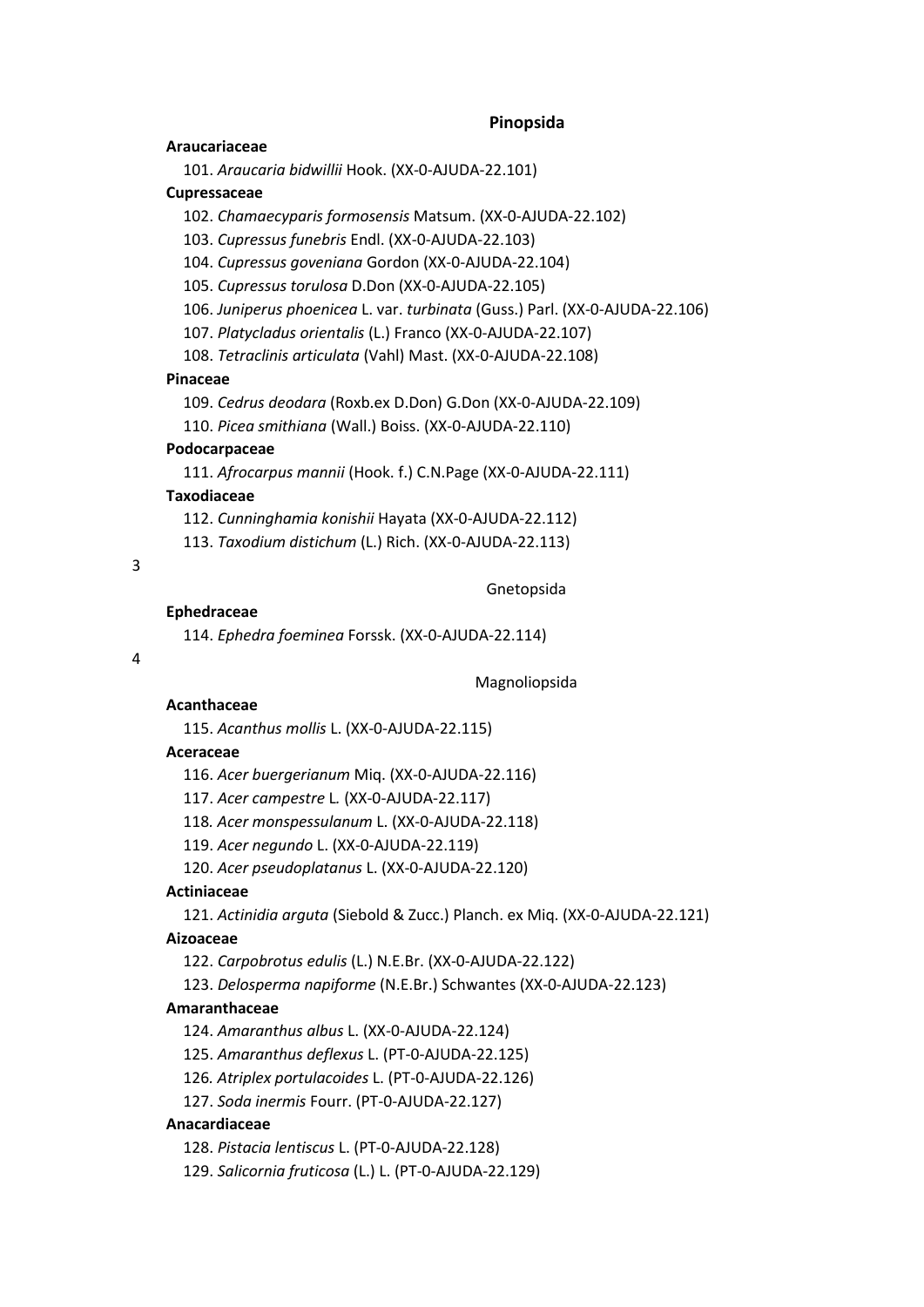130. *Schinus molle* L. (XX-0-AJUDA-22.130)

131. *Schinus terebinthifolia* Raddi (XX-0-AJUDA-22.131)

#### **Annonaceae**

132. *Annona cherimola* Mill. (XX-0-AJUDA-22.132)

### **Apiaceae**

133. *Ammi visnaga* (L.) Lam. (XX-0-AJUDA-22.133)

134. *Apium graveolens* L. (XX-0-AJUDA-22.134)

135. *Bupleurum fruticosum* L. (XX-0-AJUDA-22.135)

136. *Daucus muricatus* (L.) L. (XX-0-AJUDA-22.136)

137. *Eryngium pandanifolium* Cham. & Schltdl. (XX-0-AJUDA-22.137)

138. *Ferula communis* L. subsp. *communis* (PT-0-AJUDA-22.138)

139. *Foenicum vulgare* Mill. (PT-0-AJUDA-22.139)

140. *Petroselinum crispum* (Mill.) Fuss. (XX-0-AJUDA-22.140)

141. *Smyrnium olusatrum* L. (PT-0-AJUDA-22.141)

# **Apocynaceae**

142. *Carissa macrocarpa* (Eckl.) A.DC. (XX-0-AJUDA-22.142)

143. *Cascabela thevetia* (L.) Lippold (XX-0-AJUDA-22.143)

144. *Mandevilla laxa* (Ruiz & Pav.) Woodson (XX-0-AJUDA-22.144)

145. *Nerium oleander* L. (XX-0-AJUDA-22.145)

### **Aquifoliaceae**

146. *Ilex integra* Thunb. (XX-0-AJUDA-22.146)

### **Aristolochiaceae**

147. *Aristolochia paucinervis* Pomel (PT-0-AJUDA-22.147)

# **Asclepiadaceae**

148. *Araujia sericifera* Brot. (XX-0-AJUDA-22.148)

149. *Asclepias fruticosa* L. (XX-0-AJUDA-22.149)

150. *Asclepias physocarpa* (E. Mey.) Schltr. (XX-0-AJUDA-22.150)

### **Asteraceae**

151. *Achillea ageratum* L. (PT-0-AJUDA-22.151)

- 152. *Achillea millefolium* L. (XX-0-AJUDA-22.152)
- 153. *Ageratina ligustrina* (DC.) R.M.King & H.Rob. (XX-0-AJUDA-22.153)
- 154. *Artemisia campestris L.* subsp. *maritima* (DC.) Arcang. (PT-0-AJUDA-22.154)
- 155. *Bidens pilosa* L. (XX-0-AJUDA-22.155)
- 156. *Calendula arvensis* (Vaill.) L. (PT-0-AJUDA-22.156)

157. *Centaurea diluta* Aiton (XX-0-AJUDA-22.157)

- 158. *Cheirolophus sempervirens* (L.) Pomel (PT-0-AJUDA-22.158)
- 159. *Cheirolophus uliginosus* (Brot.) Dostál (XX-0-AJUDA-22.159)
- 160. *Chrysanthemum coronarium* L. var. *discolor* d'Urv. (PT-0-AJUDA-22.160)
- 161. *Cichorium intybus* L. (XX-0-AJUDA-22.161)
- 162. *Coreopsis tinctoria* Nutt. (XX-0-AJUDA-22.162)
- 163. *Cotula coronopifolia* L. (PT-0-AJUDA-22.163)
- 164. *Cynara cardunculus* L. (XX-0-AJUDA-22.164)
- *165. Cynara humilis* L. (XX-0-AJUDA-22.165)
- *166. Dittrichia viscosa* (L.) Greuter subsp. *viscosa* (XX-0-AJUDA-22.166)

167. *Eclipta prostrata* (L.) L. (XX-0-AJUDA-22.167)

168. *Helichrysum italicum* (Roth) G.Don subsp. *picardii* Franco (PT-0-AJUDA-22.168)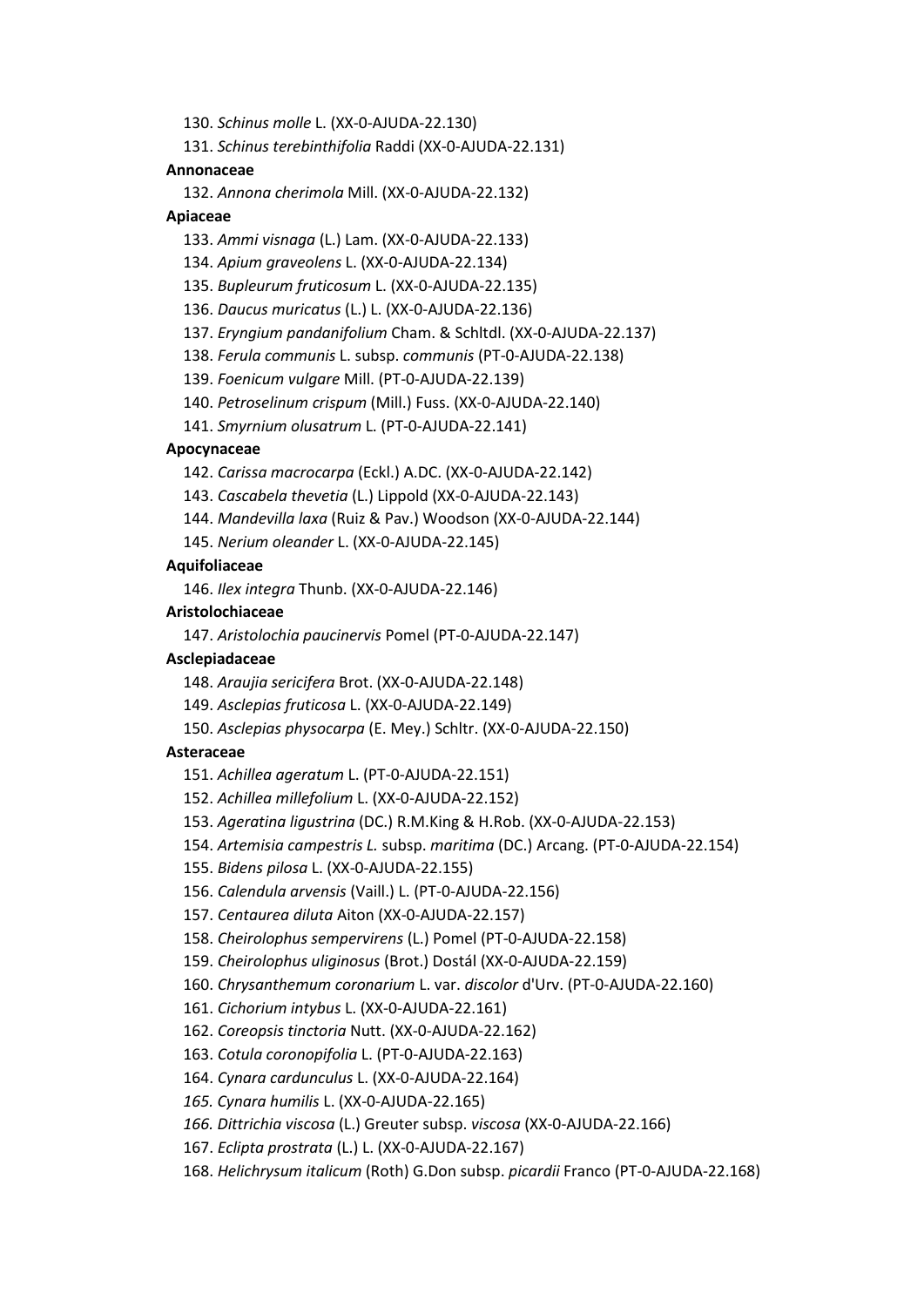169. *Jacobaea vulgaris* Gaertn. (XX-0-AJUDA-22.169)

170. *Limbarda crithmoides* (L.) Dumort. (PT-0-AJUDA-22.170)

171*. Picris ehioides* L. (PT-0-AJUDA-22.171)

172. *Rhaponticoides africana* (Lam.) M.V.Agab. & Greuter (PT-0-AJUDA-22.172)

173. *Senecio sylvaticus* L. (XX-0-AJUDA-22.173)

174. *Senecio vulgaris* L. (PT-0-AJUDA-22.174)

175. *Urospermum picroides* (L.) F.W. Schmidt (PT-0-AJUDA-22.175)

### **Berberidaceae**

176. *Berberis dielsiana* Fedde (XX-0-AJUDA-22.176)

177. *Berberis jamesiana* Forrest & W.W.Sm. (XX-0-AJUDA-22.177)

### **Betulaceae**

178. *Carpinus betulus* L. (XX-0-AJUDA-22.178)

179. *Corylus colurna* L. (XX-0-AJUDA-22.179)

### **Bignoniaceae**

180*. Catalpa bignonioides* Walter (XX-0-AJUDA-22.180)

181. *Catalpa ovata* G.Don (XX-0-AJUDA-22.181)

182. *Jacaranda mimosifolia* D.Don (XX-0-AJUDA-22.182)

183. *Macfadyena unguis-cati* (L.) A.H. Gentry (XX-0-AJUDA-22.183)

184. *Podranea ricasoliana* (Tanfani) Sprague (XX-0-AJUDA-22.184)

# **Boraginaceae**

185. *Anchusa calcarea* Boiss. (XX-0-AJUDA-22.185)

186. *Anchusa undulata* L. (XX-0-AJUDA-22.186)

187. *Cynoglossum creticum* Mill. (XX-0-AJUDA-22.187)

# **Brassicaceae**

188*. Arabis planisiliqua* (Pers.) Rchb. (PT-0-AJUDA-22.188)

189. *Cardamine hirsuta* L. (XX-0-AJUDA-22.189)

190. *Iberis ciliata* All. subsp. *welwitschii* (Boiss.) Moreno (PT-0-AJUDA-22.190)

191. *Lepidium virginicum* L. (XX-0-AJUDA-22.191)

192. *Marcus-kochia littorea* (L.) Al-Shehbaz (PT-0-AJUDA-22.192)

193. *Nasturtium officinale* R.Br. (XX-0-AJUDA-22.193)

194. *Rapistrum rugosum* (L.) All. (PT-0-AJUDA-22.194)

195. *Sinapis arvensis* L. (PT-0-AJUDA-22.195)

# **Buddlejaceae**

196. *Buddleja lindleyana* Fortune (XX-0-AJUDA-22.196)

# **Burseraceae**

197. *Commiphora saxicola* Engl. (XX-0-AJUDA-22.197)

## **Cactaceae**

- 198. *Opuntia cochenillifera* Steud. (XX-0-AJUDA-22.198)
- 199. *Opuntia ficus-indica* (L.) Mill. (XX-0-AJUDA-22.199)
- 200. *Opuntia monacantha* (Willd.) Haw. (XX-0-AJUDA-22.200)

# **Caesalpinaceae**

- 201. *Bauhinia purpurea* L (XX-0-AJUDA-22.201)
- 202. *Bauhinia variegata* L. (XX-0-AJUDA-22.202)
- 203. *Caesalpinia paraguariensis* (Parodi) Burkart (XX-0-AJUDA-22.203)
- 204. *Caesalpinia spinosa* (Molina) Kuntze (XX-0-AJUDA-22.204)
- 205. *Ceratonia siliqua* L. (XX-0-AJUDA-22.205)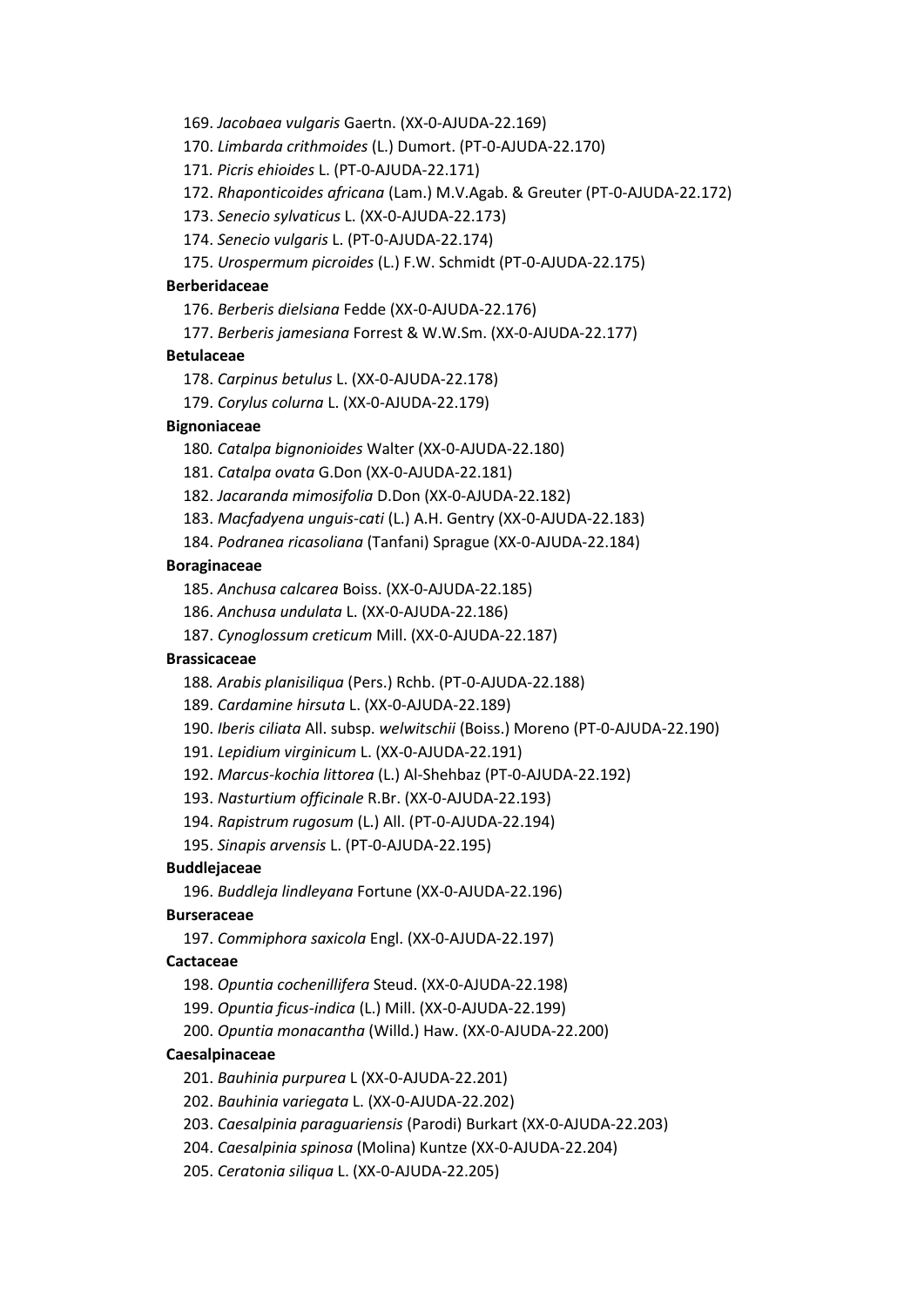206. *Cercis siliquastrum* L. (XX-0-AJUDA-22.206)

207. *Gleditsia triacanthos* L. (XX-0-AJUDA-22.207)

208. *Parkinsonia aculeata* L. (XX-0-AJUDA-22.208)

209. *Schotia latifolia* Jacq. (XX-0-AJUDA-22.209)

210. *Senna artemisioides* Isely (XX-0-AJUDA-22.210)

211. *Senna bicapsularis* (L.) Roxb. (XX-0-AJUDA-22.211)

212. *Senna septemtrionalis* (Viv.) H.S.Irwin & Barneby (XX-0-AJUDA-22.212)

213. *Senna sophera* (L.) Roxb. (XX-0-AJUDA-22.213)

#### **Caprifoliaceae**

214. *Kolkwitzia amabilis* Graebn. (XX-0-AJUDA-22.214)

215. *Lonicera elisae* Franch (XX-0-AJUDA-22.215)

216. *Lonicera maackii* (Rupr.) Maxim. (XX-0-AJUDA-22.216)

*217. Viburnum lantana L. (XX-0-AJUDA-22.217)*

*218. Viburnum luzonicum Rolfe (XX-0-AJUDA-22.218)*

219. *Viburnum rhytidophyllum* Hemsl. (XX-0-AJUDA-22.219)

# **Caricaceae**

220*. Carica papaya* L. (XX-0-AJUDA-22.220)

# **Caryophyllaceae**

221. *Dianthus balbisii* Ser. subsp. *liburnicus* (Bartl.) Pignatti (XX-0-AJUDA-22.221)

222. *Dianthus japonicus* Thunb. (XX-0-AJUDA-22.222)

223. *Silene portensis* L. (PT-0-AJUDA-22.223)

# **Casuarinaceae**

224*. Casuarina cunninghamiana* Miq. (XX-0-AJUDA-22.224)

# **Chenopodiaceae**

225. *Atriplex halimus* L. (PT-0-AJUDA-22.225)

226. *Atriplex prostrata* Boucher ex DC. (PT-0-AJUDA-22.226)

227. *Chenopodium album* L. subsp. album (PT-0-AJUDA-22.227)

228. Dysphania ambrosioides (L.) Mosyakin & Clemants (PT-0-AJUDA-22.228)

229. *Suaeda vermiculata* Forssk. ex J.F.Gmel. (PT-0-AJUDA-22.229)

# **Cistaceae**

230. *Cistus albidus* L. (PT-0-AJUDA-22.230)

231. *Cistus crispus* L. (PT-0-AJUDA-22.231)

232. *Cistus ladanifer* L. (PT -0-AJUDA-22.232)

233. *Cistus monspeliensis* L. (PT-0-AJUDA-22.233)

234. *Cistus salviifolius* L. (PT-0-AJUDA-22.234)

235. *Halimium halimifolium* (L.) Willk. (PT-0-AJUDA-22.235)

# **Cneoraceae**

236. *Cneorum tricoccon* L. (XX-0-AJUDA-22.236)

### **Convolvulaceae**

237. *Convolvulus althaoides* L. (XX-0-AJUDA-22.237)

238. *Convolvulus farinosus* L. (XX-0-AJUDA-22.238)

239. *Distimake dissectus* (Jacq.) A.R.Simões & Staples (XX-0-AJUDA-22.239)

# **Cornaceae**

240. *Cornus alba* L. (XX-0-AJUDA-22.240)

241. *Cornus sanguinea L. subsp. sanguinea* (XX-0-AJUDA-22.241)

242. *Cornus walteri* Wangerin (XX-0-AJUDA-22.242)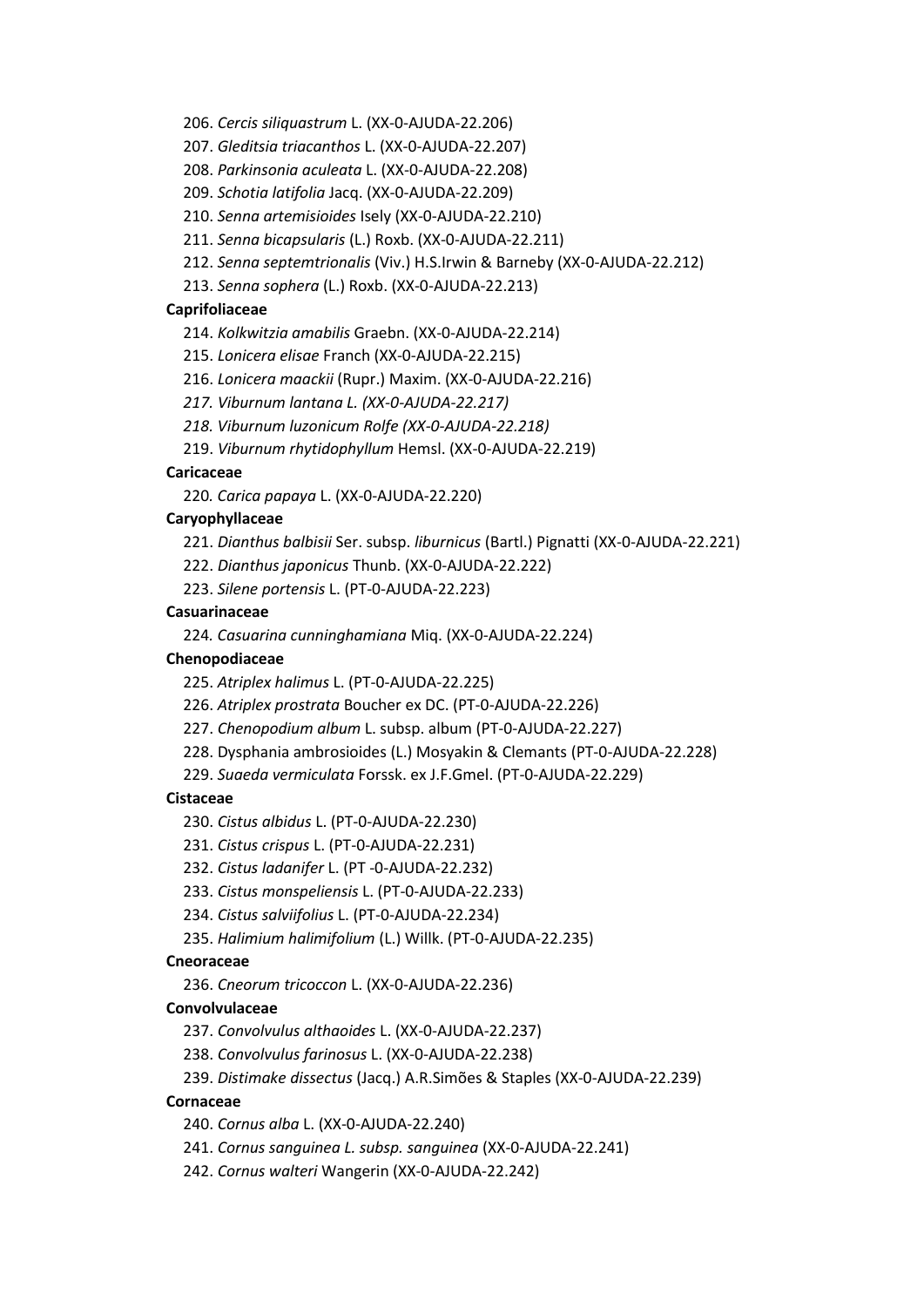# **Crassulaceae**

243. *Crassula ovata* (Mill.) Druce (XX-0-AJUDA-22.243)

### **Cucurbitaceae**

244*. Bryonia cretica* L. subsp. *dioica* (Jacq.) Tutin (PT-0-AJUDA-22.244)

245. *Ecballium elaterium* (L.) A.Rich. (PT-0-AJUDA-22.245)

#### **Ebenaceae**

246. *Diospyros kaki* L.f. (XX-0-AJUDA-22.246)

### **Elaeagnaceae**

247. *Elaeagnus angustifolia* L. (XX-0-AJUDA-22.247)

248. *Elaeagnus commutata* Bernh. ex Rydb. (XX-0-AJUDA-22.248)

249. *Elaeagnus umbellata* Thunb. (XX-0-AJUDA-22.249)

### **Empetraceae**

250. *Corema album* (L.) D.Don (PT-0-AJUDA-22.250)

# **Ericaceae**

251. *Arbutus unedo* L. (XX-0-AJUDA-22.251)

### **Escalloniaceae**

252. *Escallonia bifida* Link & Otto (XX-0-AJUDA-22.252)

### **Eucommiaceae**

253. *Eucommia ulmoides* Oliv. (XX-0-AJUDA-22.253)

Euphorbiaceae

254. *Chamaesyce maculata* (L.) Small (PT-0-AJUDA-22.254)

255. *Euphorbia marginata* Pursh (XX-0-AJUDA-22.255)

256. *Euphorbia oxyphylla* Boiss. (XX-0-AJUDA-22.256)

257. *Euphorbia paralias* L. (PT-0-AJUDA-22.257)

258. *Euphorbia pedroi* Molero & Rovina (PT-0-AJUDA-22.258)

259. *Euphorbia piscatoria* Aiton (XX-0-AJUDA-22.259)

- 260. *Phyllanthus niruri* L. (XX-0-AJUDA-22.260)
- 261. *Ricinus communis* L. (XX-0-AJUDA-22.261)

### **Fabaceae**

262. *Anthyllis vulneraria* L. subsp. *maura* (Beck) Maire (PT-0-AJUDA-22.262)

263. *Astragalus pelecinus* (L.) Barneby (XX-0-AJUDA-22.263)

264. *Coronilla repanda* (Poir.) Guss. (XX-0-AJUDA-22.264)

265. *Coronilla valentina* L. subsp. *glauca* (L.) Batt. (XX-0-AJUDA-22.265)

266. *Cytisus scoparius* (L.) Link subsp. *scoparius* (XX-0-AJUDA-22.266)

267. *Dorycnium pentaphyllum* Scop (XX-0-AJUDA-22.267)

268. *Dorycnium rectum* (L.) Ser. (XX-0-AJUDA-22.268)

269. *Erophaca baetica* (L.) Boiss. (XX-0-AJUDA-22.269)

270. *Genista canariensis* L. (XX-0-AJUDA-22.270)

271. *Genista tenera* (Murray) Kuntze (XX-0-AJUDA-22.271)

272. *Lathyrus amphicarpos* L. (XX-0-AJUDA-22.272)

273. *Lathyrus angulatus* L. (XX-0-AJUDA-22.273)

274. *Lathyrus annuus* L. (XX-0-AJUDA-22.274)

275. *Lathyrus aphaca* L. (PT-0-AJUDA-22.275)

276. *Lathyrus clymenum* L (XX-0-AJUDA-22.276)

277. *Lathyrus hirsutus* L. (XX-0-AJUDA-22.277)

278. *Lathyrus latifolius* L. (XX-0-AJUDA-22.278)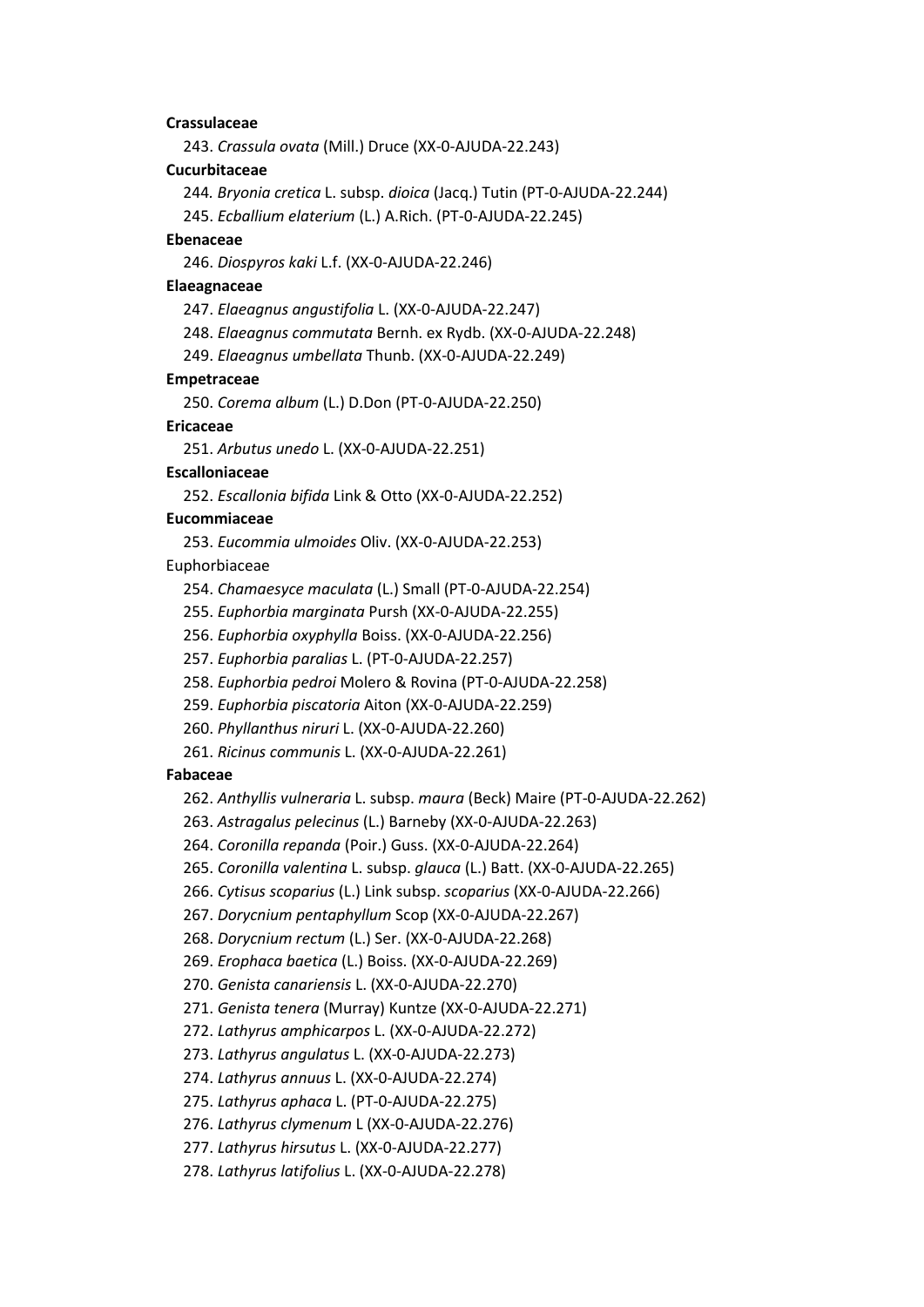279. *Lathyrus nissolia* L. (XX-0-AJUDA-22.279) 280. *Lathyrus pratensis* L. (XX-0-AJUDA-22.280) 281. *Lathyrus sativus* L. (XX-0-AJUDA-22.281) 282. *Lens culinaris* Medik. (XX-0-AJUDA-22.282) 283. *Lotus angustissimus* L. (XX-0-AJUDA-22.283) 284. *Lotus castellanus* Boiss. & Reut. (XX-0-AJUDA-22.284) 285. *Lotus corniculatus* L. (XX-0-AJUDA-22.285) 286. *Lotus ornithopodioides* L. (XX-0-AJUDA-22.286) 287*. Lotus subbiflorus* Lag. (XX-0-AJUDA-22.287) 288. *Lupinus albus* L. (XX-0-AJUDA-22.288) 289. *Lupinus luteus* L. (XX-0-AJUDA-22.289) 290. *Medicago arborea* L. (XX-0-AJUDA-22.290) 291. *Medicago citrina* (Font Quer) Greuter (XX-0-AJUDA-22.291) 292. *Medicago orbicularis* (L.) Bartal. (PT-0-AJUDA-22.292) 293. *Medicago polymorpha* L. (PT-0-AJUDA-22.293) 294. *Medicago sativa* L. (XX-0-AJUDA-22.294) 295. *Medicago scutellata* (L.) Mill. (PT-0-AJUDA-22.295) 296. *Medicago x varia* Martyn (XX-0-AJUDA-22.296) 297. *Melilotus elegans* Ser. (XX-0-AJUDA-22.297) 298. *Melilotus indicus* (L.) All. (XX-0-AJUDA-22.298) 299. *Melilotus neapolitanus* Ten. (XX-0-AJUDA-22.299) 300. *Melilotus segetalis* (Brot.) Ser. (PT-0-AJUDA-22.300) 301. *Onobrychis viciifolia* Scop. (XX-0-AJUDA-22.301) 302. *Ononis baetica* Clemente (XX-0-AJUDA-22.302) 303. *Ononis dentata* Lowe (XX-0-AJUDA-22.303) 304. *Ononis mitissima* L. (PT-0-AJUDA-22.304) 305. *Ononis viscosa* L. subsp. *breviflora* (DC.) Nyman (XX-0-AJUDA-22.305) 306. *Ornithopus pinnatus* (Mill.) Druce. (XX-0-AJUDA-22.306) 307. *Phaseolus lunatus* L. var. *lunatus* (XX-0-AJUDA-22.307) 308. *Retama monosperma* (L.) Boiss. (XX-0-AJUDA-22.308) 309. *Retama sphaerocarpa* (L.) Boiss. (XX-0-AJUDA-22.309) 310. *Robinia pseudoacacia* L. (XX-0-AJUDA-22.310) 311. *Scorpiurus muricatus* L. (XX-0-AJUDA-22.311) 312. *Scorpiurus vermiculatus* L. (XX-0-AJUDA-22.312) 313. *Sesbania punicea* (Cav.) Benth. (XX-0-AJUDA-22.313) 314. *Sophora davidii* (Franch.) Pavol. (XX-0-AJUDA-22.314) 315. *Spartium junceum* L. (XX-0-AJUDA-22.315) 316. *Styphnolobium japonicum* (L.) Schott (XX-0-AJUDA-22.316) 317. *Tetragonolobus purpureus* Moench (XX-0-AJUDA-22.317) 318. *Tipuana tipu* (Benth.) Kuntze (XX-0-AJUDA-22.318) 319. *Trifolium angustifolium* L. (PT-0-AJUDA-22.319) 320. *Trifolium campestre* Schreb. (XX-0-AJUDA-22.320) 321. *Trifolium cernuum* Brot. (XX-0-AJUDA-22.321) 322. *Trifolium gemellum* Willd. (XX-0-AJUDA-22.322) 323. *Trifolium glomeratum* L. (XX-0-AJUDA-22.323) 324. *Trifolium isthmocarpum* Brot. (XX-0-AJUDA-22.324)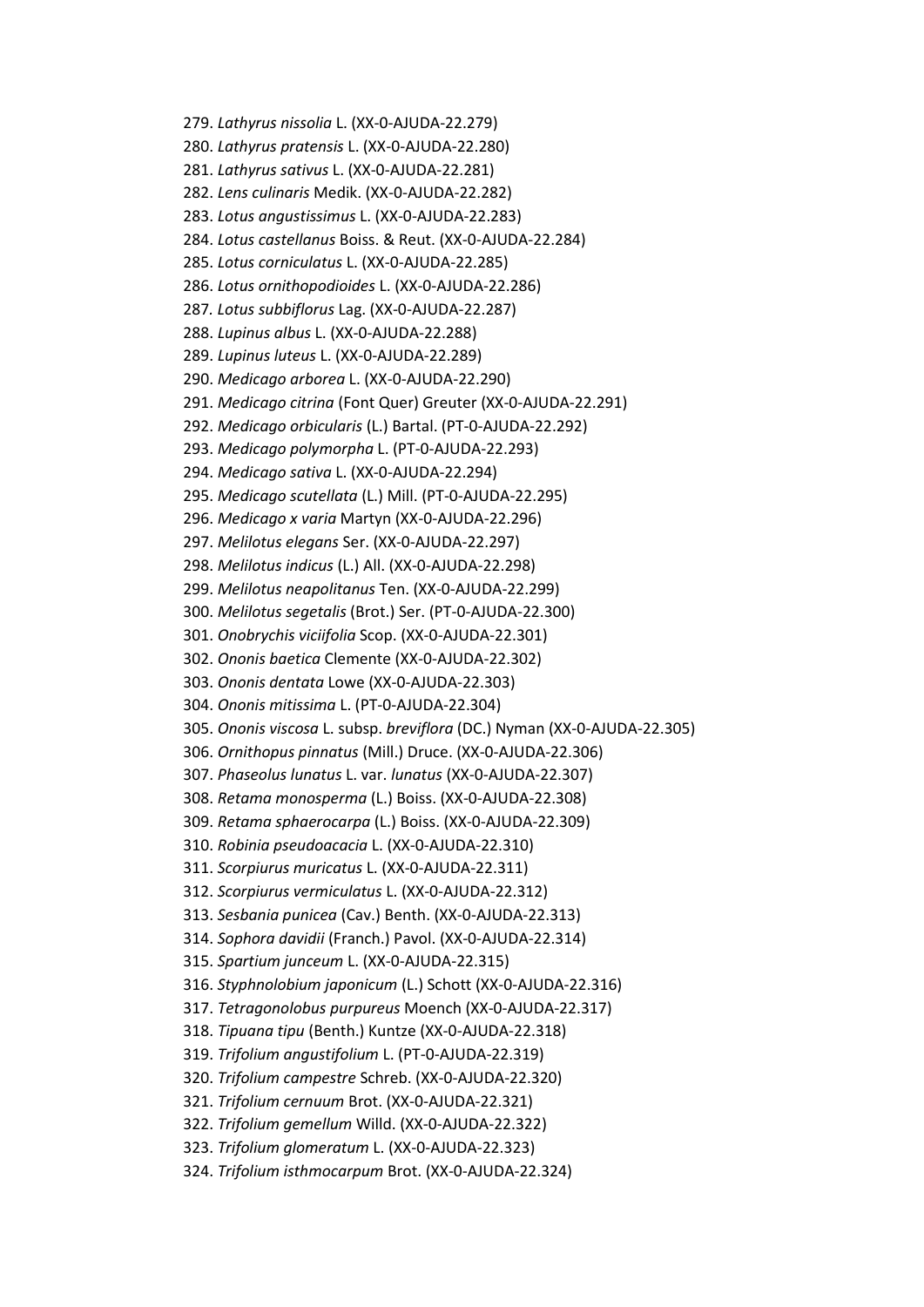325. *Trifolium michelianum* Savi (XX-0-AJUDA-22.325)

326. *Trifolium pratense* L. (XX-0-AJUDA-22.326)

327. *Trifolium repens* L. (XX-0-AJUDA-22.327)

328. *Trifolium repens* L. subsp. *prostratum* Nyman (XX-0-AJUDA-22.328)

329. *Trifolium squamosum* L. (XX-0-AJUDA-22.329)

330. *Trifolium vesiculosum* Savi (XX-0-AJUDA-22.330)

331. *Trigonella foenum-graecum* L. (XX-0-AJUDA-22.331)

332. *Tripodion tetraphyllum* (L.) Fourr. (XX-0-AJUDA-22.332)

333. *Vicia angustifolia* L. (XX-0-AJUDA-22.333)

334. *Vicia benghalensis* L. (XX-0-AJUDA-22.334)

335. *Vicia disperma* DC. (XX-0-AJUDA-22.335)

336*. Vicia ervilia* (L.) Willd. (XX-0-AJUDA-22.336)

337. *Vicia hirsuta* (L.) Gray (XX-0-AJUDA-22.337)

338. *Vicia narbonensis* L. (XX-0-AJUDA-22.338)

339. *Vicia parviflora* Cav. (XX-0-AJUDA-22.339)

340. *Vicia pubescens* (DC.) Link (PT-0-AJUDA-22.340)

341. *Vicia sativa* L.subsp. *sativ*a (XX-0-AJUDA-22.341)

342. *Vicia sativa* subsp*. cordata* (Wulfen ex Hoppe) Batt. (XX-0-AJUDA-22.342)

343*. Vicia villosa* Roth (XX-0-AJUDA-22.343)

344. *Vicia villosa* subsp. *Ambígua* (Guss.) Kerguélen (XX-0-AJUDA-22.344)

345. *Vicia villosa* subsp. *Varia* (Host) Corb. (XX-0-AJUDA-22.345)

### **Fagaceae**

346. *Quercus ilex* L. (XX-0-AJUDA-22.346)

347. *Quercus rivasmartinezii* (J.H.Capelo & J.C.Costa) J.H.Capelo & J.C.Costa (PT-0-AJUDA-22.347)

348. *Quercus rotundifolia* Lam. (XX-0-AJUDA-22.348)

349*. Quercus suber* L. (XX-0-AJUDA-22.349)

# **Flacourtiaceae**

350. *Dovyalis caffra* (Hook.f. & Harv.) Sim (XX-0-AJUDA-22.350)

# **Geraniaceae**

351. *Geranium dissectum* L. (XX-0-AJUDA-22.351)

352. *Pelargonium exstipulatum* (Cav.) L'Hér. (XX-0-AJUDA-22.352)

353*. Pelargonium graveolens* L'Hér. (XX-0-AJUDA-22.353)

354. *Pelargonium grossularioides* (L.) L'Hér. (XX-0-AJUDA-22.354)

355. *Pelargonium incrassatum* (Andrews) Sims (XX-0-AJUDA-22.355)

356. *Pelargonium inquinans* (L.) L'Hér. (XX-0-AJUDA-22.356)

357. *Pelargonium mollicomum* Fourc. (XX-0-AJUDA-22.357)

358. *Pelargonium radens* H.E.Moore (XX-0-AJUDA-22.358)

359. *Pelargonium tomentosum* Jacq. (XX-0-AJUDA-22.359)

### **Hippocastanaceae**

360. *Aesculus hippocastanum* L. (XX-0-AJUDA-22.360)

### **Hydrangeaceae**

361. *Philadelphus tomentosus* Wall. ex G.Don (XX-0-AJUDA-22.361)

# **Hydrophyllaceae**

362. *Wigandia urens* (Ruiz & Pav.) Kunth (XX-0-AJUDA-22.362)

# **Hypericaceae**

363. *Hypericum canariense* L. (XX-0-AJUDA-22.363)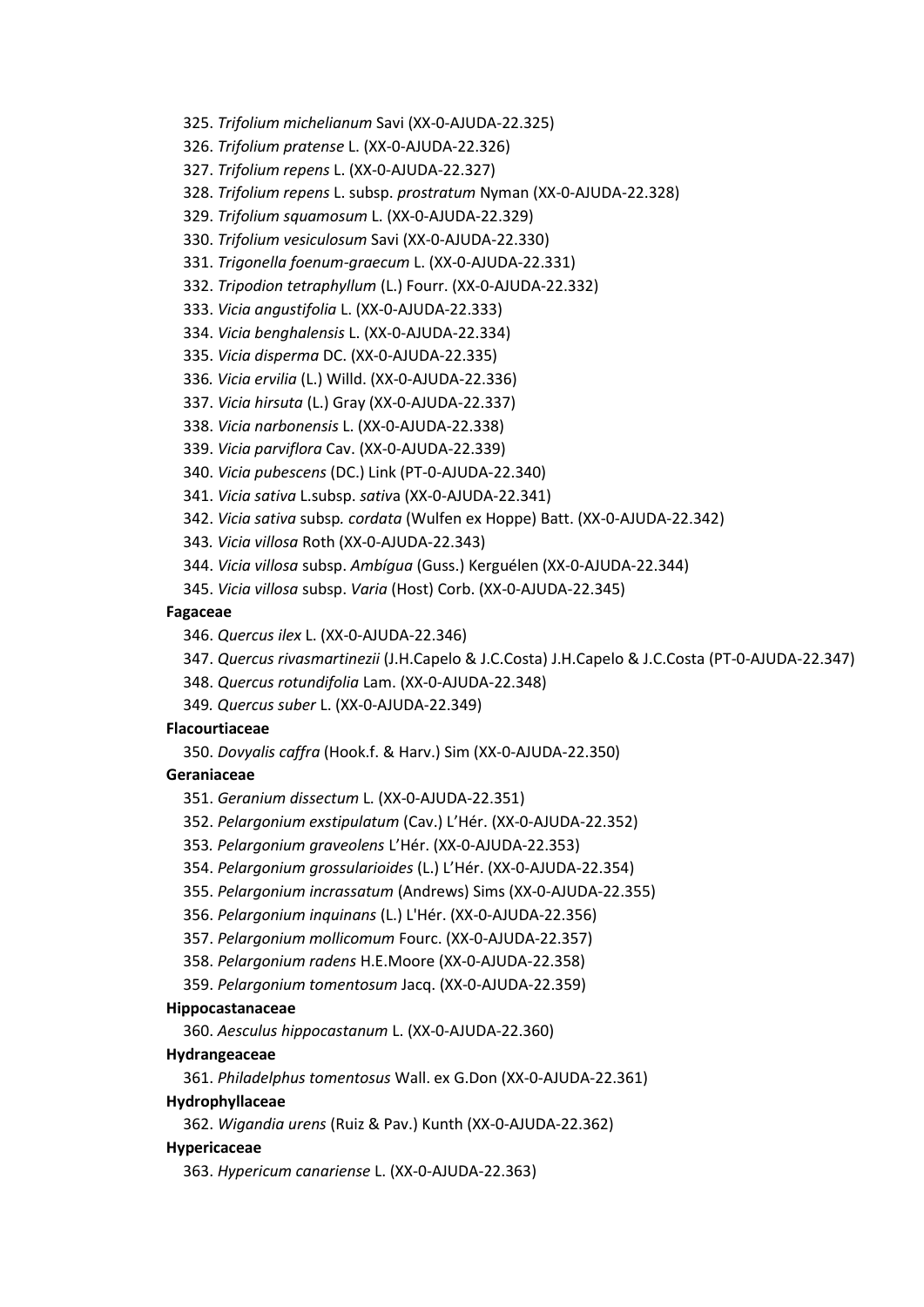364. *Hypericum perforatum* L. (XX-0-AJUDA-22.364)

365*. Hypericum x inodorum* Mill. (XX-0-AJUDA-22.365)

### **Juglandaceae**

366. *Pterocarya fraxinifolia* (Poir.) Spach (XX-0-AJUDA-22.366)

# **Lamiaceae**

367. *Clinopodium nepeta* (L.) Kuntze (PT-0-AJUDA-22.367)

368. *Lavandula dentata* L. (XX-0-AJUDA-22.368)

369. *Lavandula pedunculata* (Mill.) Cav. subsp*. lusitanica* (Claytor) Franco (PT-0-AJUDA-22.369)

370. *Lavandula stoechas* L. subsp. stoechas (PT-0-AJUDA-22.370)

371. *Lycopus europaeus* L. (XX-0-AJUDA-22.371)

372. *Melissa officinalis* L. (XX-0-AJUDA-22.372)

373. *Mentha x piperita* L. (XX-0-AJUDA-22.373)

374. *Ocimum carnosum* (Spreng.) Link & Otto ex Benth (XX-0-AJUDA-22.374)

375. *Perilla frutescens* (L.) Britton (XX-0-AJUDA-22.375)

376. *Phlomis lychnitis* L. (XX-0-AJUDA-22.376)

377. *Phlomis purpurea* L. (XX-0-AJUDA-22.377)

378. *Plectranthus spicatus* E.Mey. (XX-0-AJUDA-22.378)

379. *Plectranthus swynnertonii* S.Moore (XX-0-AJUDA-22.379)

380. *Salvia aurita* L.f. (XX-0-AJUDA-22.380)

381. *Salvia canariensis* L. (XX-0-AJUDA-22.381)

382. *Salvia chinensis Benth*. (XX-0-AJUDA-22.382)

383. *Salvia mellifera* Greene (XX-0-AJUDA-22.383)

384. *Salvia sclarea* L. (XX-0-AJUDA-22.384)

385. *Salvia somalensis* Vatke (XX-0-AJUDA-22.385)

386. *Thymus capitellatus* Hoffmanns. & Link (PT-0-AJUDA-22.386)

387. *Thymus carnosus* Boiss. (PT-0-AJUDA-22.387)

# **Lardizabalaceae**

388. *Stauntonia hexaphylla* Decne. (XX-0-AJUDA-22.388)

# **Lauraceae**

389. *Cinnamomum camphora* (L.) J.Presl (XX-0-AJUDA-22.389)

390. *Laurus nobilis* L. (XX-0-AJUDA-22.390)

# **Lythraceae**

391. *Ammannia coccinea* Rottb. (XX-0-AJUDA-22.391)

392. *Heimia salicifolia* (Kunth) Link (XX-0-AJUDA-22.392)

393. *Lagerstroemia indica* L. (XX-0-AJUDA-22.393)

394. *Lythrum hyssopifolia* L. (XX-0-AJUDA-22.394)

395. *Lythrum salicaria* L. (XX-0-AJUDA-22.395)

396. *Rotala indica* (Willd.) Koehne (XX-0-AJUDA-22.396)

#### **Magnoliaceae**

397. *Magnolia grandiflora* L. (XX-0-AJUDA-22.397)

398. *Magnolia x soulangeana* Soul.-Bod. (XX-0-AJUDA-22.398)

# **Malvaceae**

399. *Abutilon auritum* (Wall. ex Link) Sweet (XX-0-AJUDA-22.399)

400. *Alcea rosea* L. (XX-0-AJUDA-22.400)

401. *Hibiscus calyphyllus* Cav. (XX-0-AJUDA-22.401)

402. *Hibiscus coccineus* Walter (XX-0-AJUDA-22.402)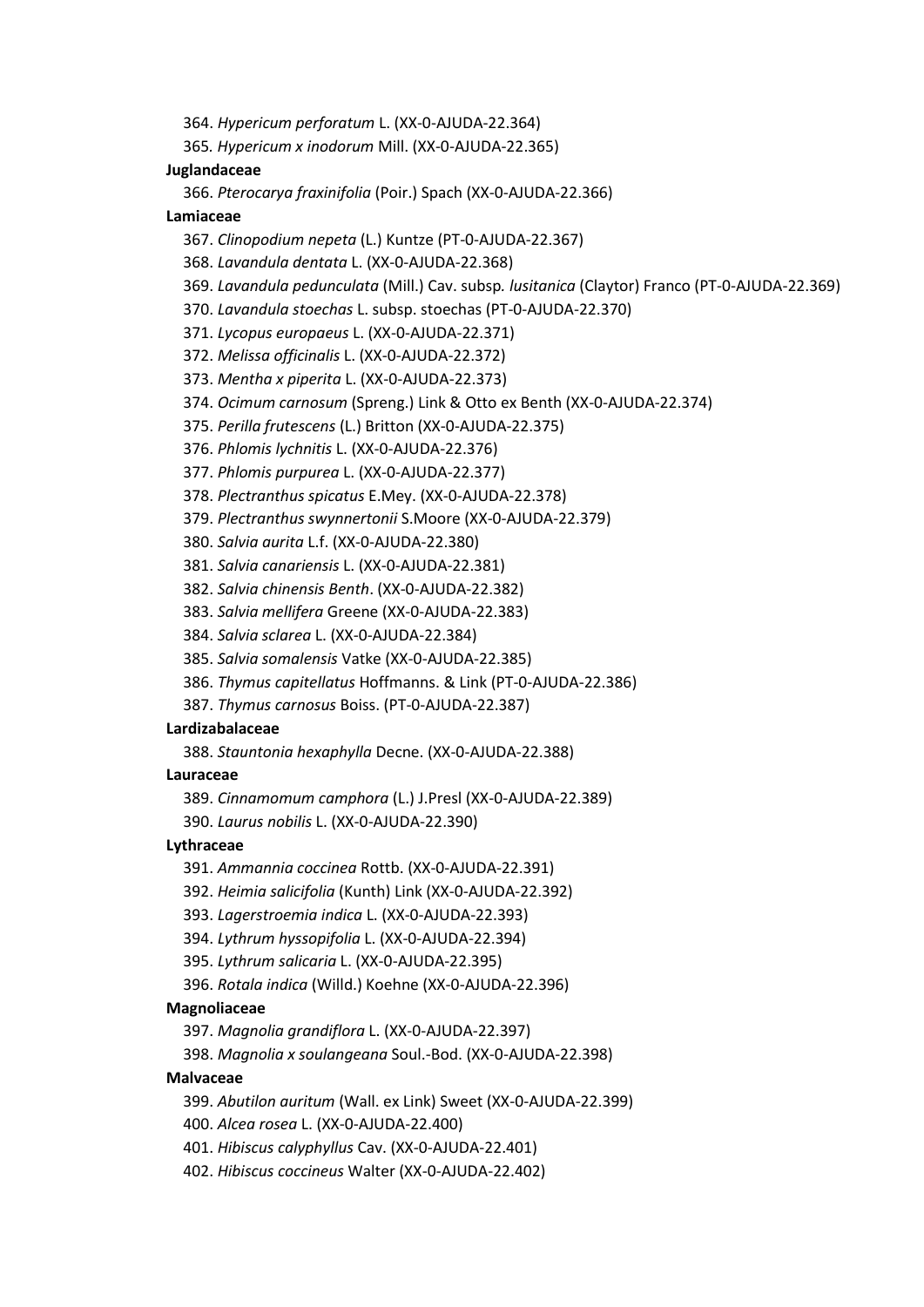403. *Hibiscus mutabilis* L. (XX-0-AJUDA-22.403)

404. *Hibiscus syriacus* L. (XX-0-AJUDA-22.404)

405. *Lagunaria patersonia* (Andrews) G.Don (XX-0-AJUDA-22.405)

406. *Pavonia sepium* A.St.-Hil. (XX-0-AJUDA-22.406)

407. *Sida rhombifolia* L. (XX-0-AJUDA-22.407)

### **Meliaceae**

408. *Melia azedarach* L. (XX-0-AJUDA-22.408)

# **Melianthaceae**

409. *Melianthus dregeanus* Sond. subsp*. insignis* (Kuntze) S.A.Tansley (XX-0-AJUDA-22.409)

410. *Melianthus major* L. (XX-0-AJUDA-22.410)

### **Mimosaceae**

411. *Acacia caven* (Molina) Molina (XX-0-AJUDA-22.411)

412. *Acacia cultriformis* G.Don (XX-0-AJUDA-22.412)

413. *Acacia dealbata* Link (XX-0-AJUDA-22.413)

414. *Acacia farnesiana* (L.) Willd. (XX-0-AJUDA-22.414)

415. *Acacia karroo* Hayne (XX-0-AJUDA-22.415)

416. *Acacia saligna* (Labill.) Wendl. (XX-0-AJUDA-22.416)

417. *Albizia julibrissin* Durazz. (XX-0-AJUDA-22.417)

418. *Desmanthus virgatus* (L.) Willd. (XX-0-AJUDA-22.418)

419. *Leucaena leucocephala* (Lam.) de Wit (XX-0-AJUDA-22.419)

420. *Paraserianthes lophantha* (Willd.) I.C.Nielsen (XX-0-AJUDA-22.420)

### **Moraceae**

421. Ficus macroph*ylla* Desf. ex Pers. (XX-0-AJUDA-22.421)

422. *Ficus microcarpa* L.f. (XX-0-AJUDA-22.422)

423. *Ficus rubiginosa* Desf. ex Vent. (XX-0-AJUDA-22.423)

424. *Maclura pomifera* (Raf.) C.K.Schneid. (XX-0-AJUDA-22.424)

### **Myoporaceae**

425. *Myoporum laetum* G.Forst. (XX-0-AJUDA-22.425)

# **Myrtaceae**

426. *Acca sellowiana* (O.Berg) Burret (XX-0-AJUDA-22.426)

427. *Callistemon linearifolius* (Link) DC. (XX-0-AJUDA-22.427)

428. *Callistemon phoeniceus* Lindl. (XX-0-AJUDA-22.428)

429. *Callistemon rigidus* R.Br. (XX-0-AJUDA-22.429)

430. *Corymbia citriodora* (Hook.) K.D.Hill & L.A.S.Johnson (XX-0-AJUDA-22.430)

431. *Corymbia maculata* (Hook.) K.D.Hill & L.A.S.Johnson (XX-0-AJUDA-22.431)

432. *Eucalyptus alba* Reinw. ex Blume (XX-0-AJUDA-22.432)

433. *Eucalyptus cornuta* Labill. (XX-0-AJUDA-22.433)

434. *Eucalyptus crebra* F.Muell (XX-0-AJUDA-22.434)

435. *Eucalyptus globulus* Labill. (XX-0-AJUDA-22.435)

436. *Eucalyptus lehmannii* (Schauer) Benth. (XX-0-AJUDA-22.436)

437. *Melaleuca hypericifolia* Sm. (XX-0-AJUDA-22.437)

438. *Melaleuca quinquenervia* (Cav.) S.T.Blake (XX-0-AJUDA-22.438)

439. *Melaleuca rugulosa* (Link) Craven (XX-0-AJUDA-22.439)

440. *Metrosideros excelsa* Sol. ex Gaertn. (XX-0-AJUDA-22.440)

441. *Myrtus communis* L. (XX-0-AJUDA-22.441)

442. *Psidium cattleianum* Afzel. ex Sabine (XX-0-AJUDA-22.442)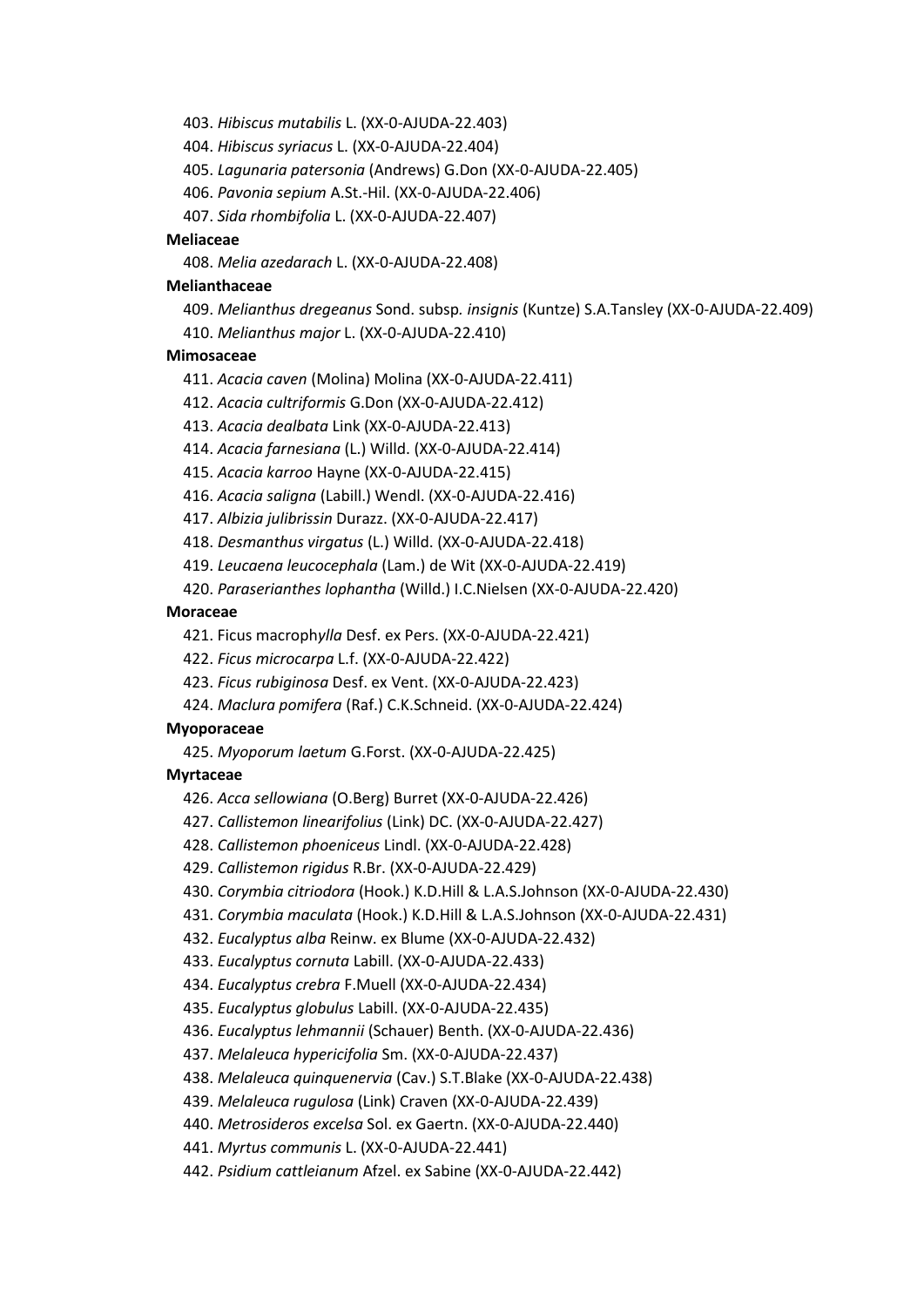443. *Psidium guajava* L. (XX-0-AJUDA-22.443)

# **Nyctaginaceae**

444. *Mirabilis jalapa* L. (XX-0-AJUDA-22.444)

### **Ochnaceae**

445. *Ochna serrulata* Walp. (XX-0-AJUDA-22.445)

#### **Oleaceae**

446. *Fraxinus angustifolia* Vahl subsp. *an*gustifolia (XX-0-AJUDA-22.446)

447. *Fraxinus ornus* L. (XX-0-AJUDA-22.447)

448. *Fraxinus latifolia* Benth. (XX-0-AJUDA-22.448)

449. *Jasminum fruticans* L. (PT-0-AJUDA-22.449)

450. *Ligustrum lucidum* W.T.Aiton (XX-0-AJUDA-22.450)

451. *Ligustrum obtusifolium* Siebold & Zucc. (XX-0-AJUDA-22.451)

452. *Olea europaea* L. subsp. *europaea* var. *sylvestris (*Mill.) Lehr. (PT-0-AJUDA-22.452)

453. *Phillyrea latifolia* L. (XX-0-AJUDA-22.453)

# **Orobanchaceae**

454. *Cistanche phelypaea* (L.) Cout. (PT-0-AJUDA-22.454)

### **Papaveraceae**

455. *Papaver dubium* L. (XX-0-AJUDA-22.455)

456. *Papaver somniferum* L. subsp*. setigerum* (DC.) Boiss. (PT-0-AJUDA-22.456)

#### **Passifloraceae**

457. *Passiflora suberosa* L. (XX-0-AJUDA-22.457)

# **Pittosporaceae**

458. *Pittosporum crassifolium* Bank & Sol. ex A.Cunn. (XX-0-AJUDA-22.458)

459. *Pittosporum tobira* (Thunb.) W.T.Aiton (XX-0-AJUDA-22.459)

### **Plantaginaceae**

460. *Plantago lanceolata* L. (XX-0-AJUDA-22.460)

# **Plumbaginaceae**

461. *Limonium daveui* Erben (XX-0-AJUDA-22.461)

# **Polygonaceae**

462. *Persicaria lapathifolia* (L.) Delarbre (XX-0-AJUDA-22.462)

463. *Polygonum equisetiforme* Sm. (PT-0-AJUDA-22.463)

### **Portulacaceae**

464. *Anacampseros rufescens* (Haw.) Sweet (XX-0-AJUDA-22.464)

# **Proteaceae**

465. *Grevillea robusta* A.Cunn. ex R.Br. (XX-0-AJUDA-22.465)

466. *Hakea salicifolia* (Vent.) B.L.Burtt (XX-0-AJUDA-22.466)

467. *Macadamia tetraphylla* L.A.S. Johnson (XX-0-AJUDA-22.467)

#### **Punicaceae**

468*. Punica granatum* L. (XX-0-AJUDA-22.468)

#### **Ranunculaceae**

469. *Clematis terniflora* DC. (XX-0-AJUDA-22.469)

470. *Nigella damascena* L. (XX-0-AJUDA-22.470)

### **Resedaceae**

471. *Reseda lutea* L. (PT-0-AJUDA-22.471)

## **Rhamnaceae**

472. *Paliurus spina-christi* Mill. (XX-0-AJUDA-22.472)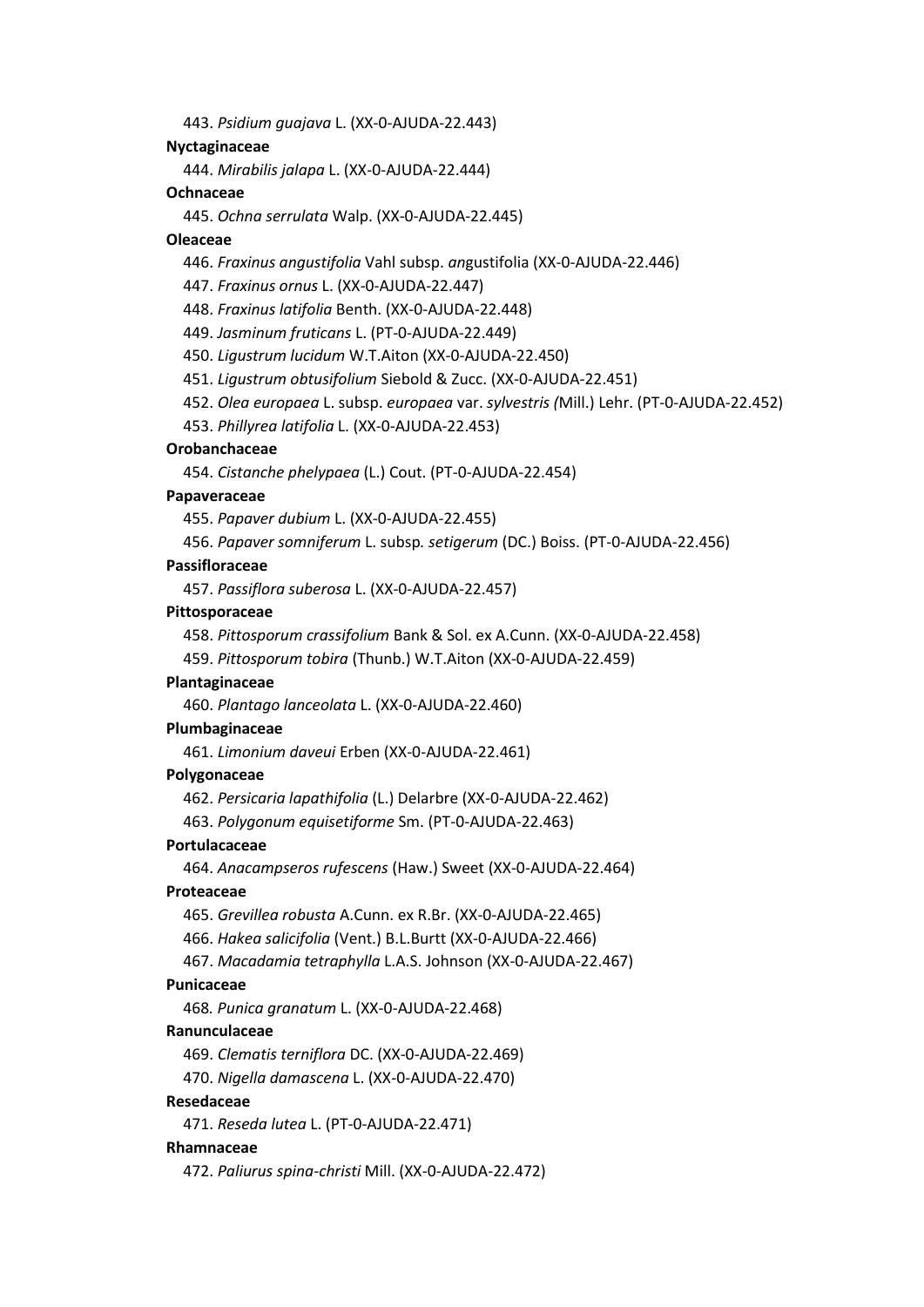473*. Pomaderris apetala* Labill. (XX-0-AJUDA-22.473)

474. *Rhamnus alaternus* L. (PT-0-AJUDA-22.474)

475. *Rhamnus cathartica* L. (XX-0-AJUDA-22.475)

476. *Rhamnus lycioides* L. subsp. oleoides (L.) Jahand. & Maire (PT-0-AJUDA-22.476)

477. *Ziziphus jujuba* Mill. (XX-0-AJUDA-22.477)

### **Rosaceae**

478. *Agrimonia eupatoria* L. subsp. *eupatoria* (XX-0-AJUDA-22.478)

479. *Cotoneaster affinis* Lindl. (XX-0-AJUDA-22.479)

480. *Cotoneaster albokermesinus* J.Fryer & B.Hylm (XX-0-AJUDA-22.480)

481. *Cotoneaster amoenus* E.H.Wilson (XX-0-AJUDA-22.481)

482. *Cotoneaster applanatus* Duthie ex J.H.Veitch (XX-0-AJUDA-22.482)

483. *Cotoneaster ascendens* Flinck & B.Hylm (XX-0-AJUDA-22.483)

484. *Cotoneaster assamensis* G.Klotz (XX-0-AJUDA-22.484)

485. *Cotoneaster astrophoros* J.Fryer & E.C.Nelson (XX-0-AJUDA-22.485)

486. *Cotoneaster atropurpureus* Flinck & B.Hylmö (XX-0-AJUDA-22.486)

487. *Cotoneaster boisianus* G.Klotz (XX-0-AJUDA-22.487)

488. *Cotoneaster bradyi* J.Fryer & E.C.Nelson (XX-0-AJUDA-22.488)

489. *Cotoneaster buxifolius* Wall. ex Lindl. (XX-0-AJUDA-22.489)

490. *Cotoneaster cashmiriensis* G.Klotz (XX-0-AJUDA-22.490)

491. *Cotoneaster cinerascens* (Rehder) Flinck & B.Hylmö (XX-0-AJUDA-22.491)

492. *Cotoneaster cochleatus* (Franch.) G.Klotz (XX-0-AJUDA-22.492)

493. *Cotoneaster congestus* Baker (XX-0-AJUDA-22.493)

494. *Cotoneaster coriaceus* Franch. (XX-0-AJUDA-22.494)

495. *Cotoneaster dielsianus* E.Pritz. (XX-0-AJUDA-22.495)

496. *Cotoneaster glaucophyllus* Franch. var. meiophyllus W.W.Sm. (XX-0-AJUDA-22.496)

497. *Cotoneaster hjelmqvistii* Flinck & B.Hylmö (XX-0-AJUDA-22.497)

498. *Cotoneaster horizontalis* Decne. (XX-0-AJUDA-22.498)

499. *Cotoneaster hypocarpus* J.Fryer & B.Hylm. (XX-0-AJUDA-22.499)

500. *Cotoneaster lacteus* W.W.Sm. (XX-0-AJUDA-22.500)

501. *Cotoneaster langei* G.Klotz. (XX-0-AJUDA-22.501)

502. *Cotoneaster microphyllus* Wall. ex Lindl. (XX-0-AJUDA-22.502)

503. *Cotoneaster niger* (Thunb.) Fr. (XX-0-AJUDA-22.503)

504. *Cotoneaster obscurus* Rehder & E.H.Wilson (XX-0-AJUDA-22.504)

505. *Cotoneaster pannosus* Franch. (XX-0-AJUDA-22.505)

506. *Cotoneaster salwinensis* G.Klotz (XX-0-AJUDA-22.506)

507. *Cotoneaster tytthocarpus* Pojark. (XX-0-AJUDA-22.507)

508. *Cotoneaster x crispii* Exell (XX-0-AJUDA-22.508)

509. *Cotoneaster x watereri* Exell (XX-0-AJUDA-22.509)

510. *Cotoneaster zabelii* C.K.Schneid. (XX-0-AJUDA-22.510)

511. *Crataegus monogyna* Jacq. (XX-0-AJUDA-22.511)

512. *Crataegus x lavallei* Herincq ex Lavallée (XX-0-AJUDA-22.512)

513. *Eriobotrya deflexa* (Hemsl.) Nakai (XX-0-AJUDA-22.513)

514. *Fragaria vesca* L. (XX-0-AJUDA-22.514)

515. *Prunus domestica* L. (XX-0-AJUDA-22.515)

516. *Prunus laurocerasus* L. (XX-0-AJUDA-22.516)

517. *Prunus lusitanica* L. (XX-0-AJUDA-22.517)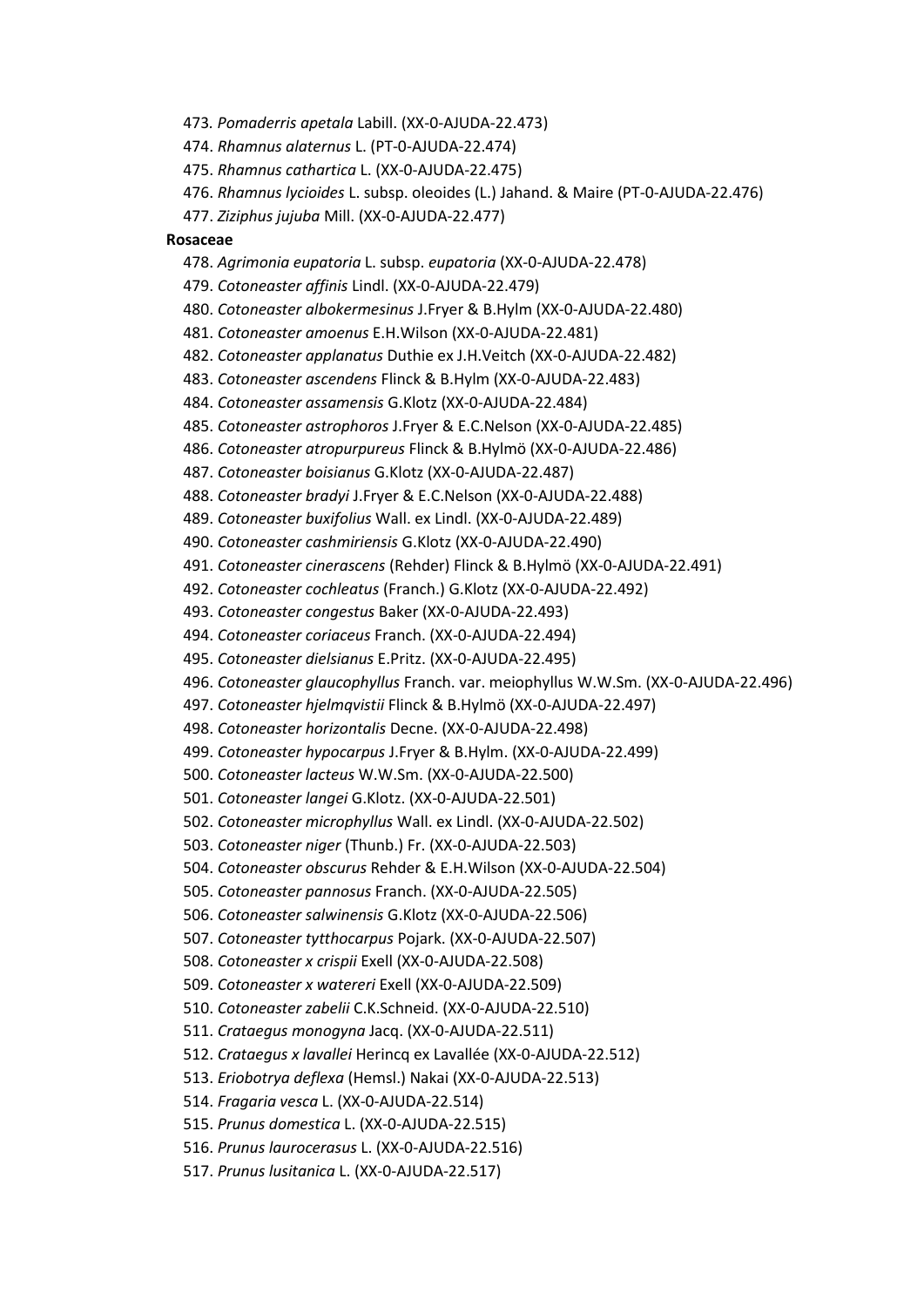518. *Prunus serotina* Ehrh. var. salicifolia (Kunth) Koehne (XX-0-AJUDA-22.518)

519. *Prunus spinosa* L. (PT-0-AJUDA-22.519)

520. *Pyracantha coccinea* Roem. (XX-0-AJUDA-22.520)

521. *Pyracantha rogersiana* (A.B.Jacks.) Coltm.-Rog. (XX-0-AJUDA-22.521)

522. *Rhaphiolepis indica* (L.) Lindl. var. i*ndica* (XX-0-AJUDA-22.522)

523. *Rhaphiolepis x delacourii* André (XX-0-AJUDA-22.523)

524. *Rosa canina* L. (XX-0-AJUDA-22.524)

525. *Rubus ulmifolius* Schott (PT-0-AJUDA-22.525)

### **Rubiaceae**

526. *Crucianella angustifolia* L. (XX-0-AJUDA-22.526)

527. *Phyllis nobla* L. (XX-0-AJUDA-22.527)

528. *Rubia peregrina* L. (PT-0-AJUDA-22.528)

# **Rutaceae**

529. *Citrus trifoliata* L. (XX-0-AJUDA-22.529)

530. *Melicope ternata* J.R.Forst. & G.Forst. (XX-0-AJUDA-22.530)

531. *Ptelea trifoliata* L. (XX-0-AJUDA-22.531)

532. *Ruta chalepensis* L. (PT-0-AJUDA-22.532)

533. *Zanthoxylum armatum* DC. (XX-0-AJUDA-22.533)

534. *Zanthoxylum bungeanum* Maxim. (XX-0-AJUDA-22.534)

535. *Zanthoxylum piperitum* DC. (XX-0-AJUDA-22.535)

### **Santalaceae**

536. *Osyris alba* L. (PT-0-AJUDA-22.536)

# **Sapindaceae**

537. *Cardiospermum grandiflorum* Sw. (XX-0-AJUDA-22.537)

538. *Koelreuteria paniculata* Laxm. (XX-0-AJUDA-22.538)

## **Scrophulariaceae**

539. *Freylinia lanceolata* (L.) G.Don (XX-0-AJUDA-22.539)

540. *Lindernia dúbia* (L.) Pennell (XX-0-AJUDA-22.540)

541. *Misopates orontium* (L.) Raf. (XX-0-AJUDA-22.541)

542. *Verbascum sinuatum* L. (PT-0-AJUDA-22.542)

543. *Veronica persica* Poir. (PT-0-AJUDA-22.543)

### **Solanaceae**

544. *Brunfelsia uniflora* (Pohl) D.Don (XX-0-AJUDA-22.544)

545. *Lycium chinense* Mill. (XX-0-AJUDA-22.545)

546. *Nicotiana glauca* Graham (XX-0-AJUDA-22.546)

547. *Physalis ixocarpa* Hornem. (XX-0-AJUDA-22.547)

548. *Physalis peruviana* L. (XX-0-AJUDA-22.548)

549. *Solanum betaceum* Cav. (XX-0-AJUDA-22.549)

550. *Solanum chenopodioides* Lam. (XX-0-AJUDA-22.550)

551. *Solanum mauritianum* Scop. (XX-0-AJUDA-22.551)

552. *Solanum pseudocapsicum* L. (XX-0-AJUDA-22.552)

# **Sterculiaceae**

553. *Abroma augusta* (L.) L.f. (XX-0-AJUDA-22.553)

554. *Brachychiton acerifolius* (A.Cunn. ex G.Don) F.Muell. (XX-0-AJUDA-22.554)

555. *Brachychiton populneus* (Schott & Endl.) R.Br. (XX-0-AJUDA-22.555)

556. *Firmiana simplex* (L.) W.Wight (XX-0-AJUDA-22.556)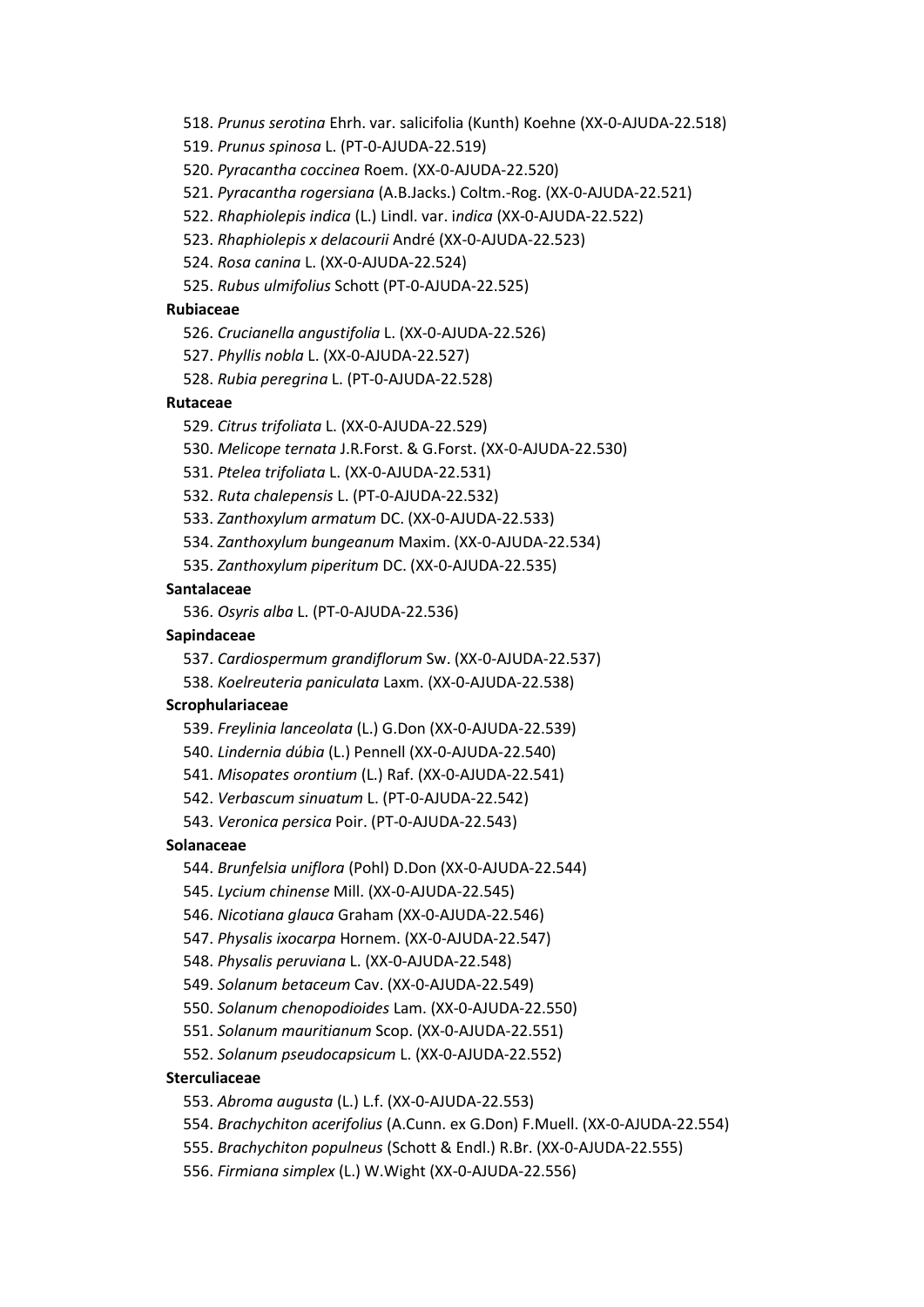# **Thymeleaceae**

557. *Daphne gnidium* L. (PT-0-AJUDA-22.557)

#### Tiliaceae

558. *Entelea arborescens* R.Br. (XX-0-AJUDA-22.558)

559. *Grewia occidentalis* L. (XX-0-AJUDA-22.559)

#### **Ulmaceae**

560. *Celtis australis* L. subsp. *australis* (XX-0-AJUDA-22.560)

561. *Celtis laevigata* Willd. (XX-0-AJUDA-22.561)

562. *Celtis occidentalis* L. (XX-0-AJUDA-22.562)

563. *Celtis sinensis* Pers. (XX-0-AJUDA-22.563)

#### **Urticaceae**

564. *Myriocarpa stipitata* Benth. (XX-0-AJUDA-22.564)

### **Verbenaceae**

565. *Duranta erecta* L. (XX-0-AJUDA-22.565)

566. *Lantana montevidensis* (Spreng.) Briq. (XX-0-AJUDA-22.566)

567. *Verbena bonariensis* L. (XX-0-AJUDA-22.567)

568. *Vitex agnus-castus* L. (XX-0-AJUDA-22.568)

### **Vitaceae**

569. *Cissus antarctica* Vent. (XX-0-AJUDA-22.569)

### **Liliopsida**

#### **Agavaceae**

570. *Furcraea foetida* (L.) Haw. (XX-0-AJUDA-22.570)

571. *Furcraea parmentieri* (Roezl) García-Mend. (XX-0-AJUDA-22.571)

572. *Nolina texana* S.Watson (XX-0-AJUDA-22.572)

### **Alismataceae**

573. *Alisma plantago*-aquatica L. (XX-0-AJUDA-22.573)

574. *Baldellia ranunculoides* (L.) Parl. (XX-0-AJUDA-22.574)

575. *Heteranthera reniformis* Ruiz & Pav. (XX-0-AJUDA-22.575)

# **Alliaceae**

576. *Allium neapolitanum* Cirillo (XX-0-AJUDA-22.576)

577. *Allium paniculatum* L. (XX-0-AJUDA-22.577)

578. *Nothoscordum gracile* (Aiton) Stearn (XX-0-AJUDA-22.578)

# **Aloaceae**

579. *Aloe buhrii* Lavranos (XX-0-AJUDA-22.579)

580. *Aloe catengiana* Reynolds (XX-0-AJUDA-22.580)

581. *Aloe dawei* A.Berger (XX-0-AJUDA-22.581)

582. *Aloe distans* Haw. (XX-0-AJUDA-22.582)

583. *Aloe ferox* Mill. (XX-0-AJUDA-22.583)

584. *Aloe grandidentata* Salm-Dyck (XX-0-AJUDA-22.584)

585. *Aloe greatheadii* Schönland (XX-0-AJUDA-22.585)

586. *Aloe kaokoensis* van Jaasveld (XX-0-AJUDA-22.586)

587. Aloe kedongensis Reynolds (XX-0-AJUDA-22.587)

588. Aloe littoralis Baker (XX-0-AJUDA-22.588)

589. *Aloe marlothii* A.Berger (XX-0-AJUDA-22.589)

590. *Aloe monotropa* I. Verdoorn (XX-0-AJUDA-22.590)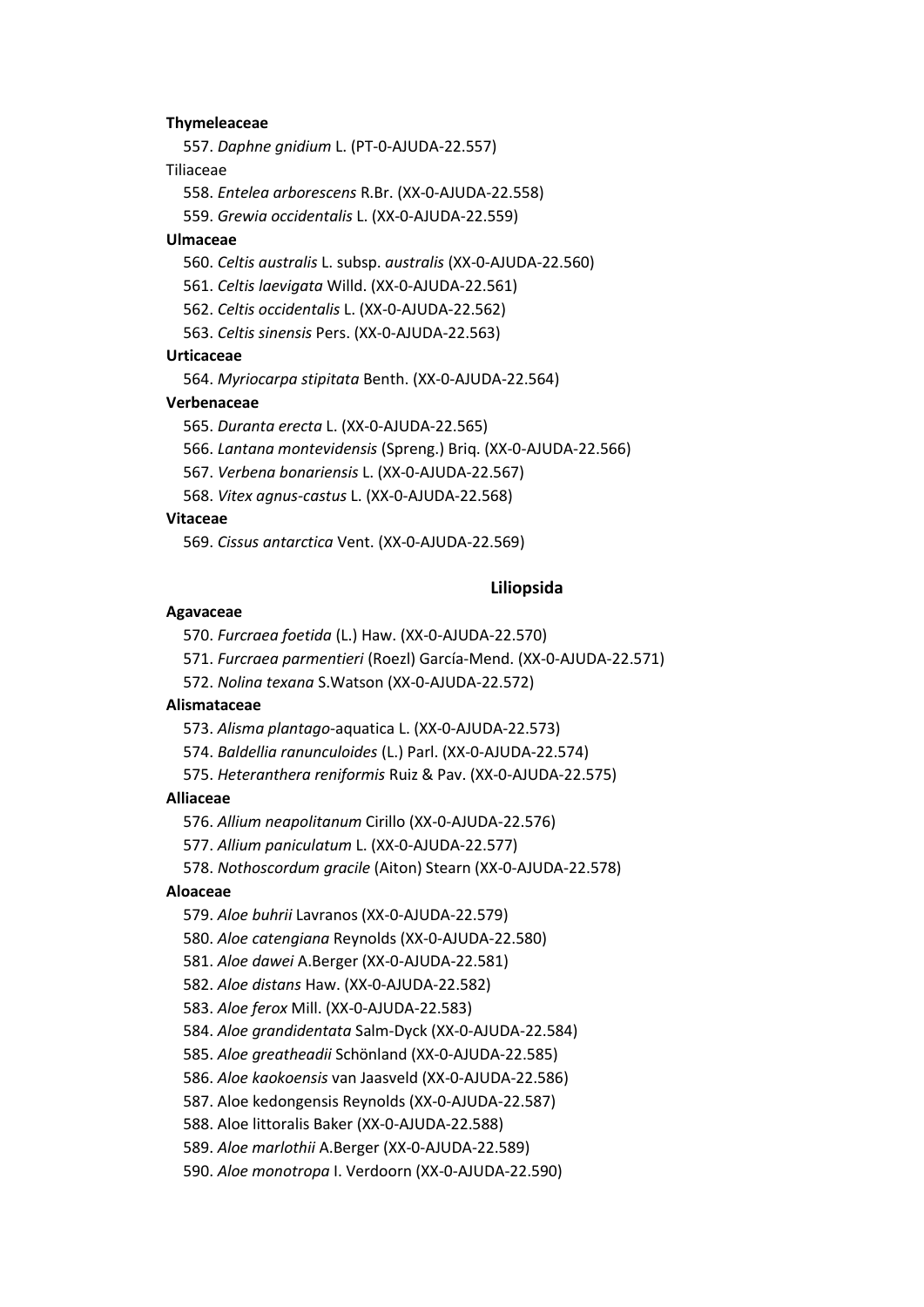591. *Aloe mubendiensis* Christian (XX-0-AJUDA-22.591)

592. *Aloe parvibracteata* Schönland (XX-0-AJUDA-22.592)

593. *Aloe pluridens* Haw. (XX-0-AJUDA-22.593)

594. *Aloe pruinosa* Reynods (XX-0-AJUDA-22.594)

595. *Aloe spicata* L.f. (XX-0-AJUDA-22.595)

596. *Aloe swynnertonii* Rendle (XX-0-AJUDA-22.596)

597. *Aloe thraskii* Baker (XX-0-AJUDA-22.597)

598. *Aloe tugenensis* L.E.Newton & Lavranos (XX-0-AJUDA-22.598)

### **Amaryllidaceae**

599. *Agapanthus praecox* Willd. subsp. *orientalis* (F.M.Leight.) F.M.Leight. (XX-0-AJUDA-22.599)

600. *Pancratium maritimum* L. (PT-0-AJUDA-22.600)

601. *Tulbaghia violacea* Harv. (XX-0-AJUDA-22.601)

### **Araceae**

602. *Zantedeschia aethiopica* (L.) Spreng. (XX-0-AJUDA-22.602)

# **Arecaceae**

603. *Chamaerops humilis* L. (XX-0-AJUDA-22.603)

604. *Howea forsteriana* (F.Muell.) Becc. (XX-0-AJUDA-22.604)

605. *Jubaea chilensis* (Molina) Baill. (XX-0-AJUDA-22.605)

606. *Phoenix canariensis* Chabaud (XX-0-AJUDA-22.606)

607. *Syagrus romanzoffiana* (Cham.) Glassman (XX-0-AJUDA-22.607)

608. *Washingtonia robusta* H.Wendl. (XX-0-AJUDA-22.608)

# **Asparagaceae**

609. *Asparagus asparagoides* (L.) Druce (XX-0-AJUDA-22.609)

621. *Drimia maritima* (L.) Stearn (PT-0-AJUDA-22.621)

#### **Asphodelaceae**

610. *Bulbine frutescens* (L.) Willd. (XX-0-AJUDA-22.610)

### **Cannaceae**

611. *Canna indica* L. (XX-0-AJUDA-22.611)

# **Cyperaceae**

612. *Cladium mariscus (L.)* Pohl (XX-0-AJUDA-22.612)

613. *Cyperus difformis* L (XX-0-AJUDA-22.613)

614. *Cyperus eragrostis* Lam. (XX-0-AJUDA-22.614)

615. *Cyperus longus* L. (XX-0-AJUDA-22.615)

616. *Cyperus serotinus* Rottb. (PT-0-AJUDA-22.616)

617. *Schoenoplectiella erecta* (Poir.) Lye (XX-0-AJUDA-22.617)

618. *Scirpoides holoschoenus* (L.) Soják (XX-0-AJUDA-22.618)

### **Dioscoreaceae**

619. *Dioscorea communis* (L.) Caddick & Wilkin (XX-0-AJUDA-22.619)

### **Dracaenaceae**

620. *Dracaena draco* (L.) L. subsp. *caboverdeana* Marrero Rodr. & R.Almeida (XX-0-AJUDA-22.620)

# **Hyacinthaceae**

622. *Scilla autumnalis* L. (PT-0-AJUDA-22.622)

### **Iridaceae**

- 623. *Chasmanthe aethiopica* (L.) N.E.Br. (XX-0-AJUDA-22.623)
- 624. *Chasmanthe floribunda* (Salisb.) N.E.Br. (XX-0-AJUDA-22.624)
- 625. *Dietes grandiflora* N.E. Br. (XX-0-AJUDA-22.625)